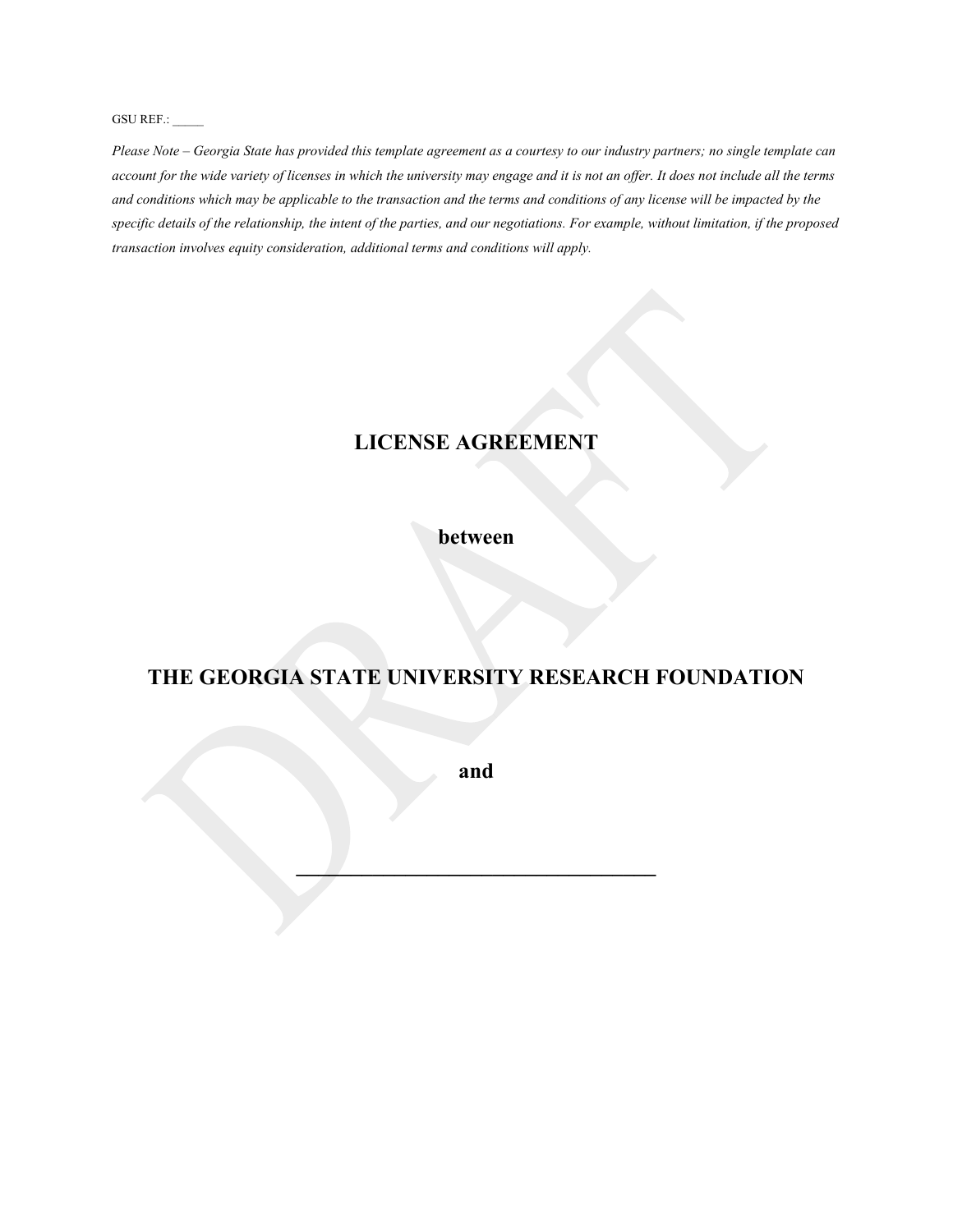GSU REF.: \_\_\_\_\_

#### **TABLE OF CONTENTS**

- **ARTICLE 1. DEFINITIONS 3**
- **ARTICLE 2. GRANT OF LICENSE 6**
- **ARTICLE 3. CONSIDERATION FOR LICENSE 9**
- **ARTICLE 4. REPORTS AND ACCOUNTING 11**
- **ARTICLE 5. PAYMENTS 13**
- **ARTICLE 6. DILIGENCE AND COMMERCIALIZATION 14**
- **ARTICLE 7. PATENT PROSECUTION 15**
- **ARTICLE 8. INFRINGEMENT 16**
- **ARTICLE 9. LIMITED WARRANTY AND EXCLUSION OF WARRANTIES 17**
- **ARTICLE 10. DAMAGES, INDEMNIFICATION AND INSURANCE 18**
- **ARTICLE 11. CONFIDENTIALITY 20**
- **ARTICLE 12. TERM AND TERMINATION 22**
- **ARTICLE 13. ASSIGNMENT 25**
- **ARTICLE 14. ARBITRATION 25**
- **ARTICLE 15. MISCELLANEOUS 26**
- **ARTICLE 16. NOTICES 29**
- **APPENDIX A COMPANY'S DEVELOPMENT PLAN 32**
- **APPENDIX B LICENSED PATENTS 33**
- **APPENDIX C U.S. GOVERNMENT LICENSE(S) 34**
- **APPENDIX D RUNNING ROYALTY PERCENTAGES 35**
- **APPENDIX E MINIMUM ROYALTIES 36**
- **APPENDIX F MILESTONE PAYMENTS 37**
- **APPENDIX G LICENSE MAINTENANCE FEES 38**
- **APPENDIX H DEVELOPMENT MILESTONES AND DATES 39**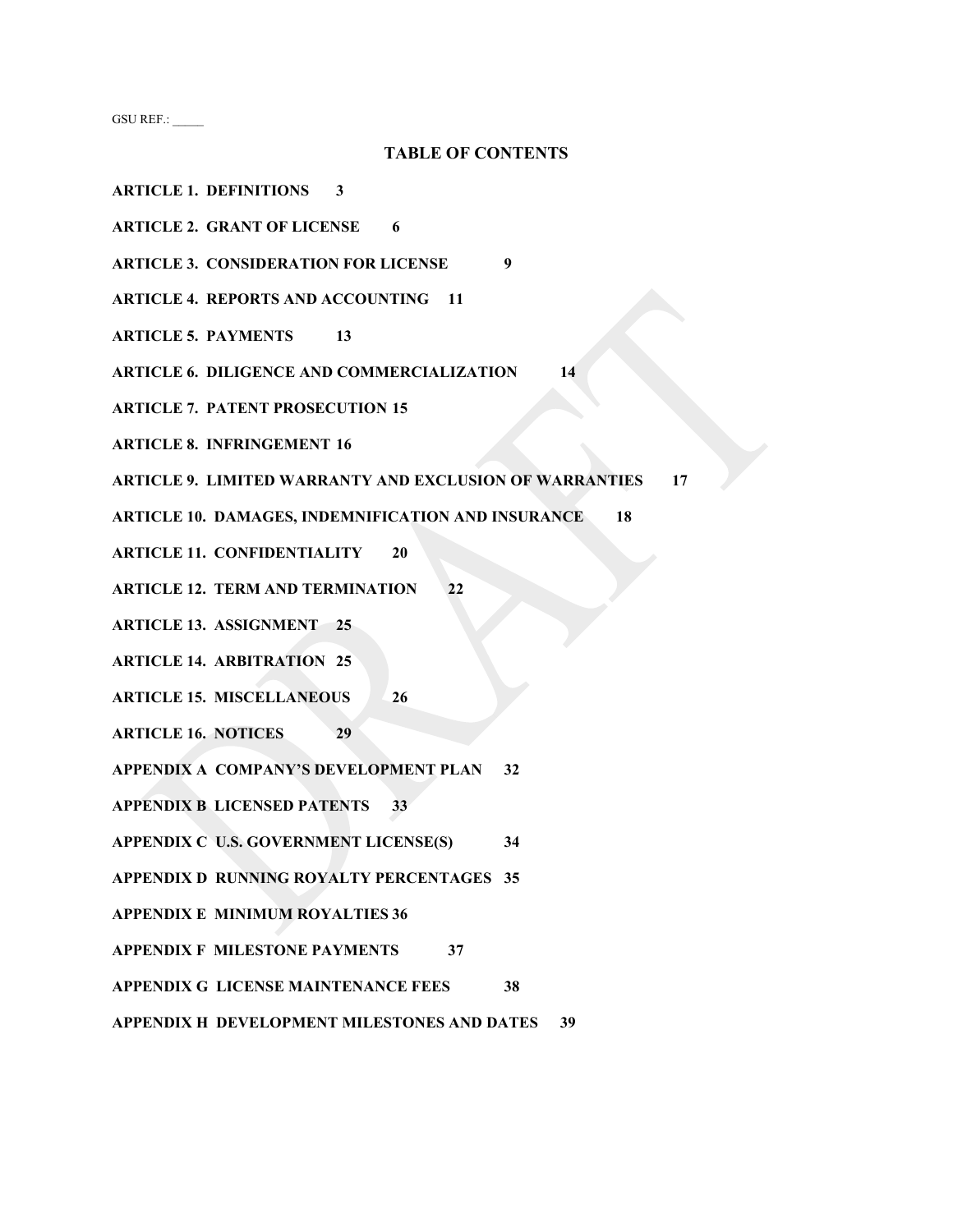**THIS LICENSE AGREEMENT** is made and entered into as of the \_\_\_\_\_ day of \_\_\_\_\_\_\_\_, 2021 (hereinafter referred to as the "**Effective Date**") by and between the Georgia State University Research Foundation, Inc., a nonprofit Georgia corporation with offices located at 58 Edgewood Avenue, 3<sup>rd</sup> Floor, Atlanta, Georgia 30302 (hereinafter referred to as "**GSURF**") and a corporation having a principal place of business located at \_\_\_\_\_\_\_\_\_\_\_\_\_\_\_\_\_\_\_\_\_\_\_\_\_\_\_\_\_\_\_\_\_\_\_\_\_\_\_\_\_\_\_\_\_ (hereinafter referred to as "**COMPANY**").

**WHEREAS**, **GSURF** is the owner of all right, title, and interest in inventions and technology developed by employees of **Georgia State University ("GSU")** and is responsible for their protection and commercial development; and

**WHEREAS, GSURF** has developed certain inventions and technology related to , which is in part described in GSU TechID No.  $\cdot$  ; and

**WHEREAS**, **COMPANY** wishes to obtain and **GSURF** wishes to grant certain rights to pursue the development and commercialization of the inventions and technology in accordance with the terms and conditions of the Agreement;

**NOW, THEREFORE**, for and in consideration of the mutual covenants and the premises herein, the parties, intending to be legally bound, hereby agree as follows:

## **ARTICLE 1. DEFINITIONS**

The following terms as used herein shall have the following meaning:

"**Affiliate**" shall mean any corporation or non-corporate business entity which controls, is controlled by, or is under common control with a party to this Agreement. A corporation or non-corporate business entity shall be regarded as in control of another entity if it owns, or directly or indirectly controls, at least fifty percent (50%) of the voting stock of the other entity, or if it possesses, directly or indirectly, the power to direct or cause the direction of the management and policies of such entity.

"**Agreement**" or "**License Agreement**" shall mean this agreement, including all APPENDICES.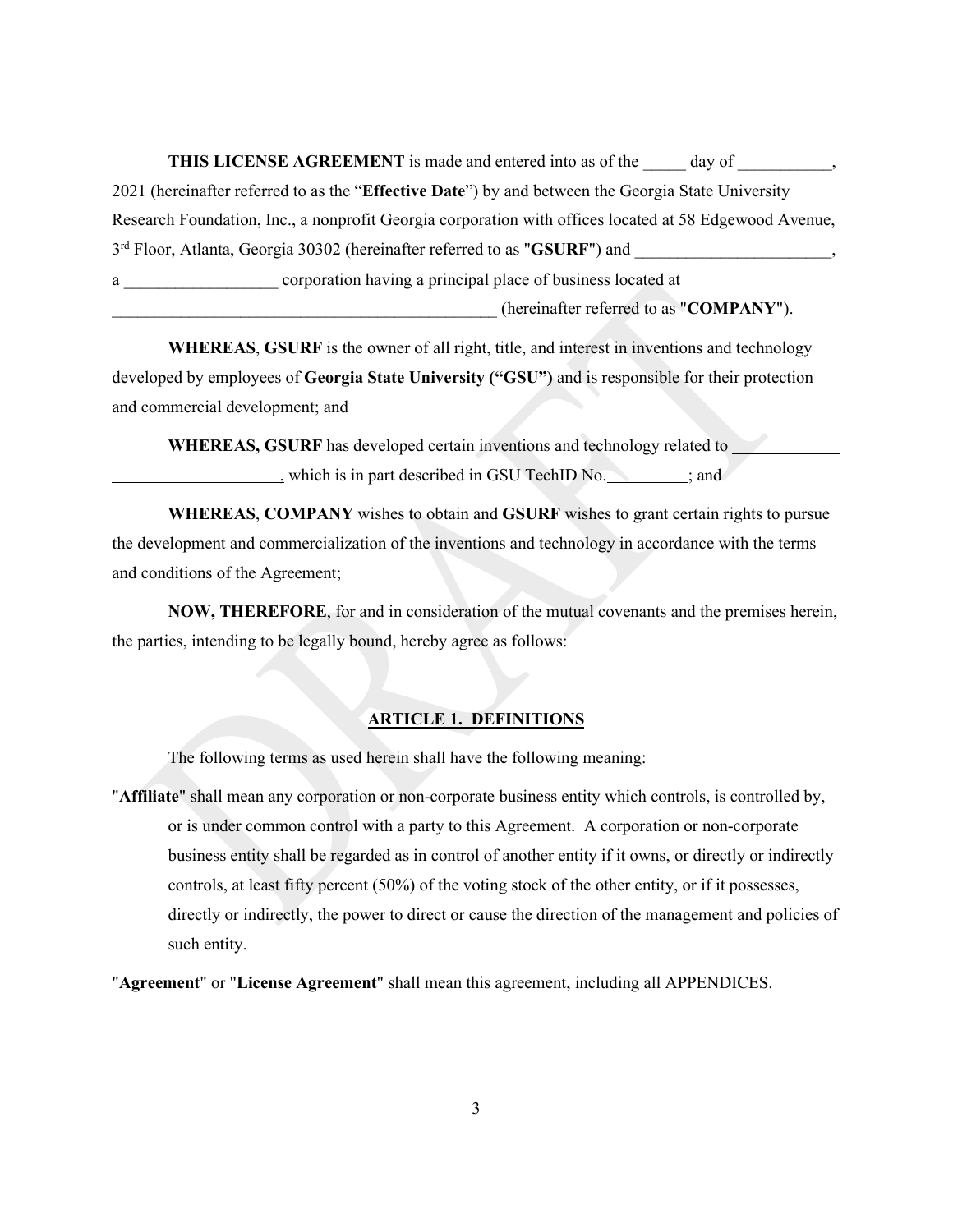- "**COMPANY's Development Plan**" shall mean the plan detailed in **APPENDIX A** of this Agreement, which may be amended upon written agreement by the parties.
- "**Dollars**" shall mean United States dollars.
- "**Field of Use**" shall mean
- "**Indemnitees**" shall mean the Inventors, GSU, the Regents of the University System of Georgia, GSURF, and their directors, officers, employees, students, heirs, executors, administrators, successors, and legal representatives.
- "**Inventors**" shall mean the named inventors of the Licensed Patents.
- "**Licensed Patents**" shall mean the patent applications identified in **APPENDIX B**, together with any and all substitutions, extensions, divisionals, continuations, continuations-in-part (to the extent that the claimed subject matter of such continuations-in-part is disclosed in the parent License Patent and rights to the continuations-in-part are not obligated to a third party), foreign counterparts of such patent applications and any patents which issue thereon anywhere in the world, including reexamined and reissued patents.
- "**Licensed Product(s)**" shall mean any process, service or product, the manufacture, use, sale, offer for sale or import of which is covered by a Valid Claim or that incorporates or uses any Licensed Know-How. For the avoidance of doubt, a process, service or product is a Licensed Product if it is covered by a Valid Claim or incorporates Licensed Know-How, even if it adds additional features.
- "**Licensed Know-How**" shall mean all formulations, designs, technical information, know-how, knowledge, data, specifications, test results, processes, procedures, compositions, methods, formulas, protocols, techniques and other information, whether or not patented or patentable (collectively "Know-How"), provided that such Know-How:
	- (a) was developed by one or more Inventors at GSU prior to the Effective Date;
	- (b) is not covered by the claims of the Licensed Patents, but is necessary for practicing the invention claimed by Licensed Patents; and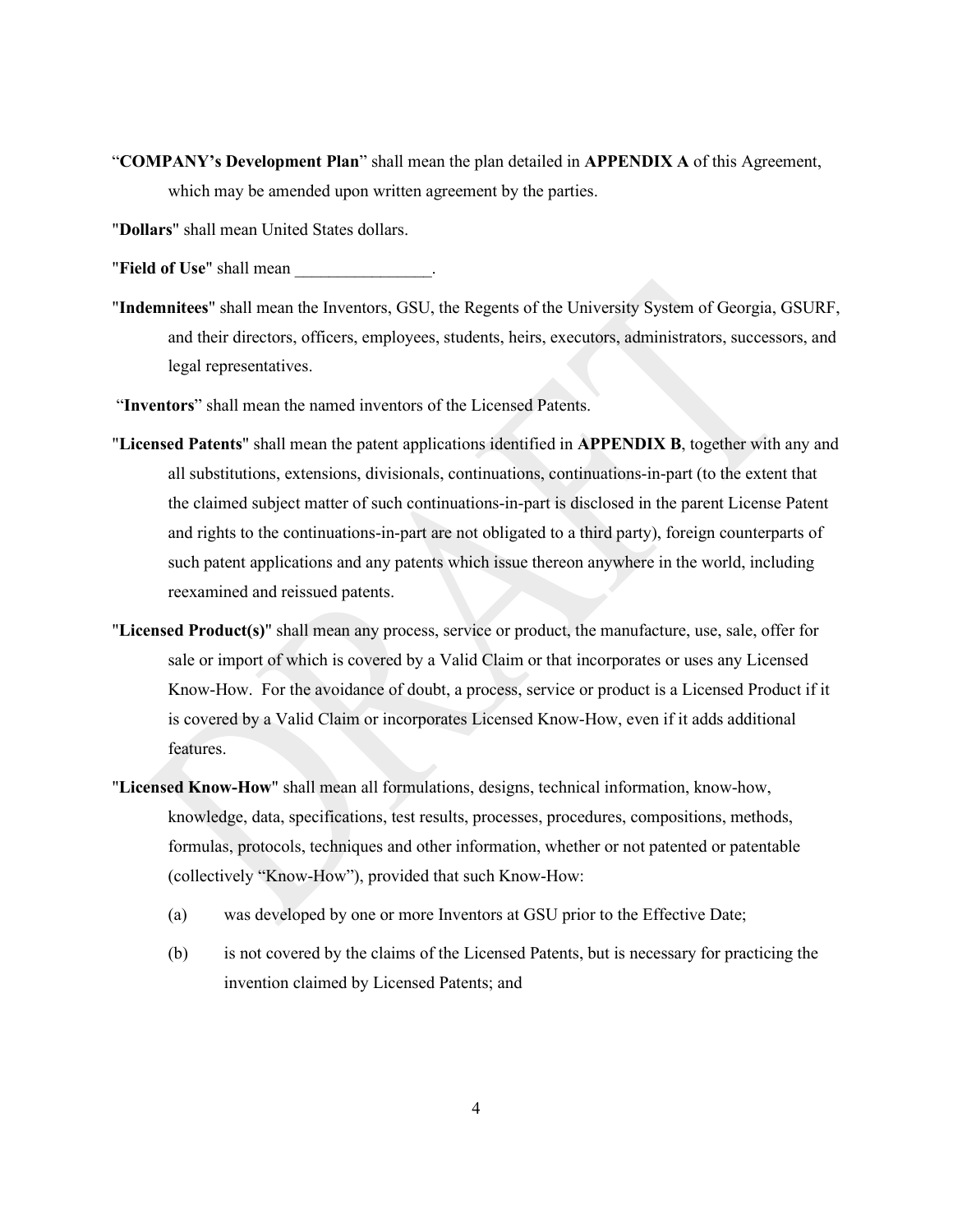(c) GSURF possesses the right to license the use of such Know-How to COMPANY for commercial purposes.

"**Licensed Technology**" means Licensed Patents and Licensed Know-How.

"**Licensed Territory**" means \_\_\_\_\_\_\_\_\_\_\_.

- "**Net Selling Price**" of Licensed Products shall mean the gross selling price paid by a purchaser of a Licensed Product to COMPANY, an Affiliate or Sublicensee of COMPANY, or any other party authorized by COMPANY to sell Licensed Products less the following discounts:
	- (a) customary trade, quantity and cash discounts actually allowed and taken, including rebates granted to managed health care or governmental organizations;
	- (b) credits actually given for rejected or returned Licensed Products;
	- (c) freight, postage, shipping, transportation and insurance costs, if actually paid and separately itemized on the invoice paid by the purchaser; and
	- (d) excise taxes and customs duties included in the invoiced amount.

Where a Sale is deemed consummated by a gift, use, or other disposition of Licensed Products for other than a selling price stated in cash, the term "Net Selling Price" shall mean the average gross selling price billed by COMPANY in consideration of the Sale of comparable Licensed Products during the three (3) month period immediately preceding such Sale, without reduction of any kind. If no Sales of Licensed Products have occurred in the preceding three (3) months, then the parties shall, in good faith, negotiate the cash value of such Sale. In the event that the parties cannot agree on the Net Selling Price within thirty (30) days of beginning such negotiations, the Net Selling Price shall be determined by a mutually agreeable qualified appraiser.

Notwithstanding the foregoing in this Section, amounts received by COMPANY, its Affiliates or Sublicensees of COMPANY or its Affiliates for the sale of Licensed Products among any of COMPANY, its Affiliates and Sublicensees for resale shall not be included in the computation of Net Selling Price hereunder.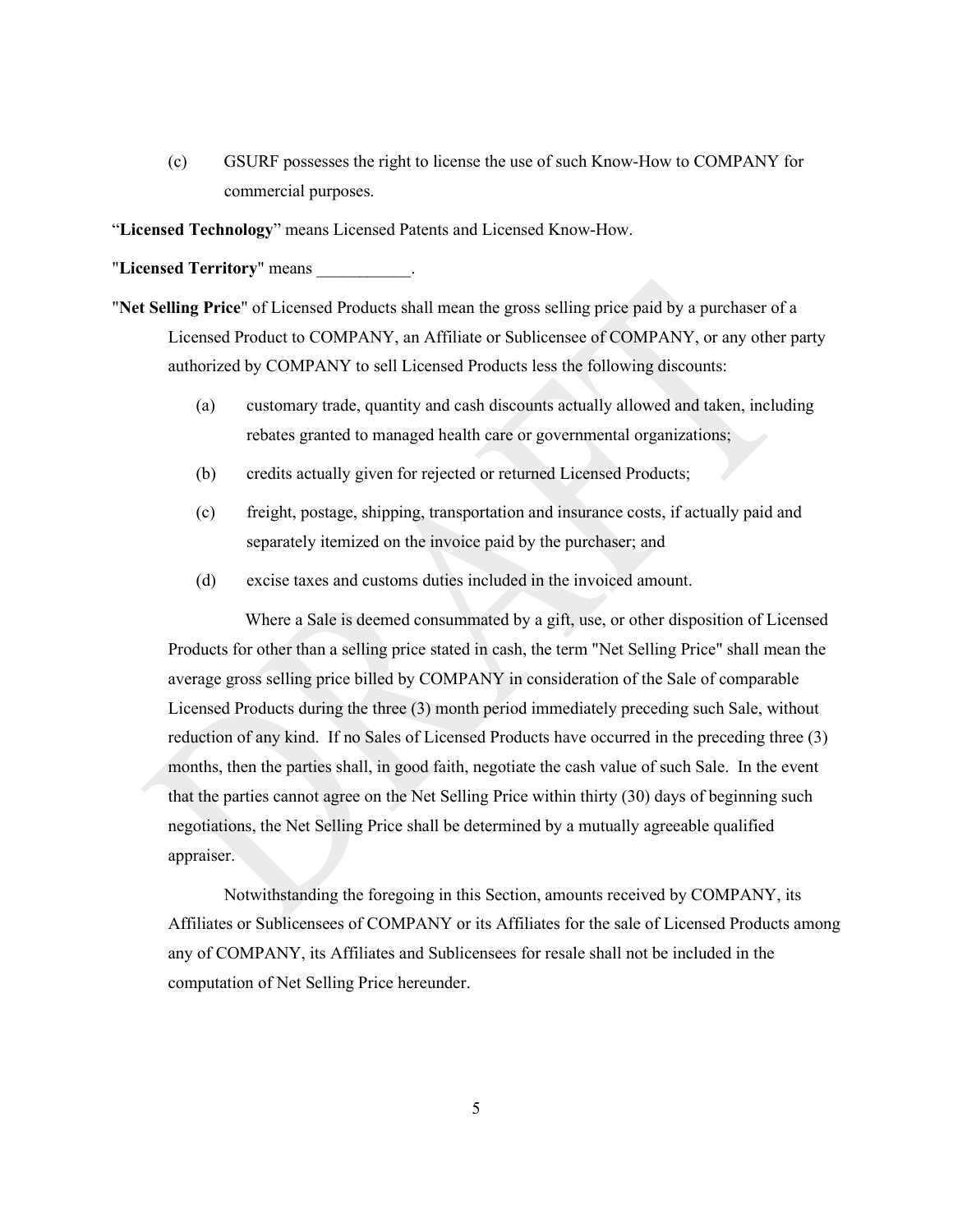- "**Prosecution and Maintenance**" or "**Prosecute and Maintain**" shall, with respect to a particular patent application or patent, mean the preparation, filing, prosecution and maintenance of such patent or patent application, as well as re-examinations, reissues, applications for patent term extensions and the like with respect to such patent or patent application, together with the conduct of interferences, the defense of oppositions and other similar proceedings with respect to such patent or patent application.
- "**Sale**," "**Sell**" or "**Sold**" shall mean the sale, transfer, exchange, or other disposition of Licensed Products whether by gift or otherwise by COMPANY, its Affiliates, Sublicensees or any third party authorized by COMPANY to make such sale, transfer, exchange or disposition. Sales of Licensed Products shall be deemed consummated upon the first to occur of: (a) receipt of payment from the purchaser; (b) delivery of Licensed Products to the purchaser or a common carrier; (c) release of Licensed Products from consignment; (d) if deemed Sold by use, when first put to such use; or (e) if otherwise transferred, exchanged, gifted, or disposed of, when such transfer, exchange, gift, or other disposition occurs.
- "**U.S. Government Licenses**" shall mean the non-exclusive license to the U.S. Government or agencies thereof pursuant to [Insert Agency] Award No.: "[insert award number]" , copies of which are attached hereto as **APPENDIX C**.
- "**Valid Claim**" shall mean a claim in a Licensed Patent (unexpired or pending) so long as such claim shall not have been irrevocably abandoned or held invalid in an unappealable decision of a court or other authority of competent jurisdiction in the relevant country.

#### **ARTICLE 2. GRANT OF LICENSE**

2.1. License. GSURF hereby grants COMPANY and its Affiliates, i) an exclusive right and license to the Licensed Patents, subject to Sections 2.2 through 2.5, to make, have made, use, import, offer for sale and sell Licensed Products in the Field of Use in the Licensed Territory during the term of this Agreement, and ii) a non-exclusive right and license to use the Licensed Know-How, subject to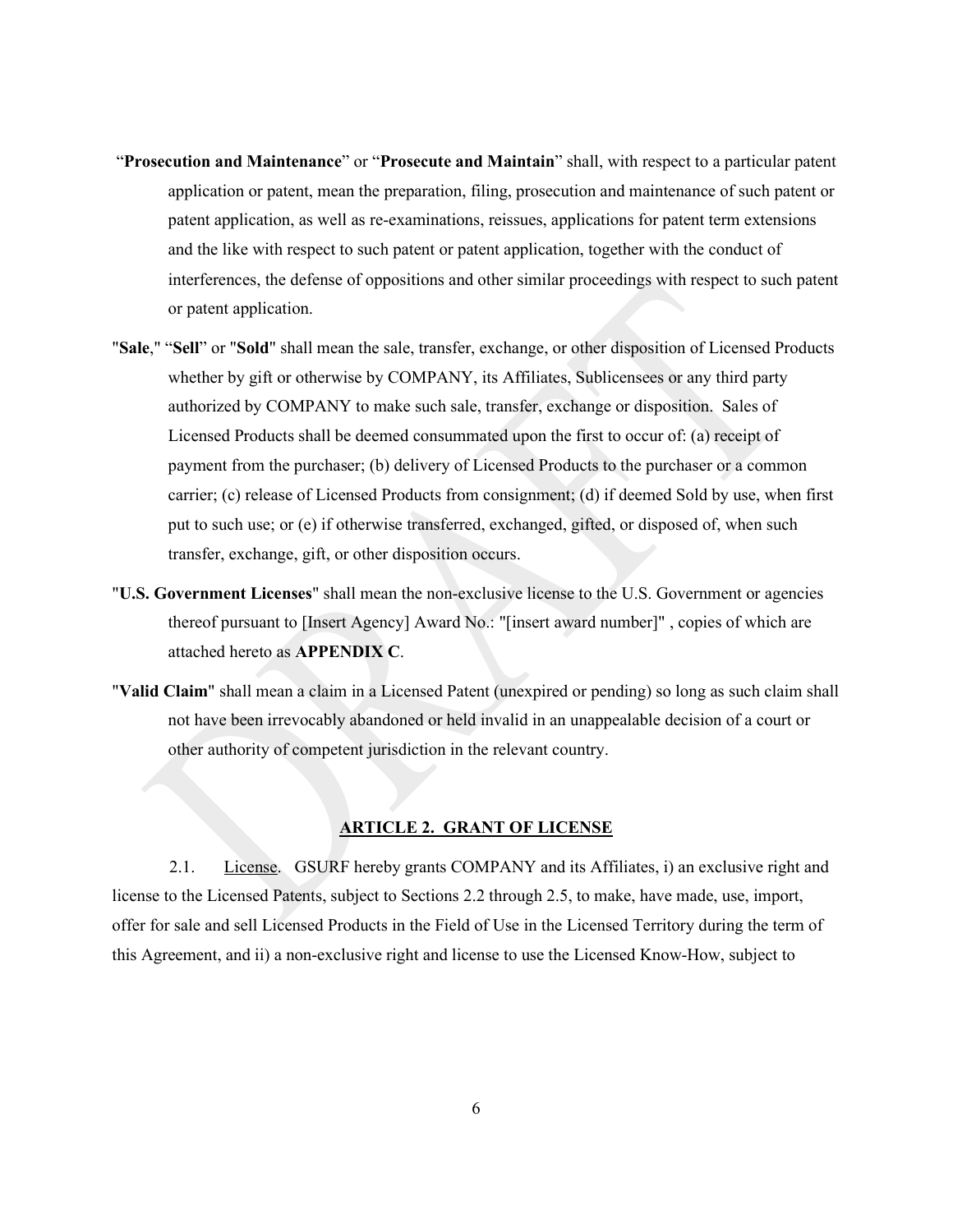Sections 2.2 through 2.5, to make, have made, use, import, offer for sale and sell Licensed Products in the Field of Use in the Licensed Territory during the term of this Agreement.

- 2.2. Government Rights.
	- (a) COMPANY acknowledges that if the Licensed Technology was developed using any funding from the United States Government, then GSURF and COMPANY may have certain obligations to the U.S. Government under any applicable funding agreements, laws and regulations in connection with the Licensed Technology (including, but not limited to, the rights granted in the U.S. Government Licenses). This AGREEMENT is explicitly made subject to the U.S. Government's rights under any such funding agreements, laws and regulations. To the extent there is a conflict between this AGREEMENT and any such funding agreements, laws and regulations, the terms of such funding agreements, laws and regulations will prevail.
	- (b) COMPANY hereby warrants that it shall take all action necessary to satisfy, and to enable GSURF to satisfy, any and all such obligations owed to the U.S. Government. If the U.S. Government should take action which renders it impossible or impractical for GSURF to grant, or which conditions or reduces, the rights and licenses granted herein, GSURF or COMPANY may terminate this Agreement upon reasonable prior notice or cause it to be equitably reformed upon reasonable prior notice to reflect such conditioned or reduced rights and licenses (including, without limitation, with respect to the value and price of such rights and licenses). COMPANY shall not have any right to the return of any payments of any kind made by it to GSURF prior to the date of such action.
- 2.3. Reserved.

2.4. Retained License. The exclusive license granted herein is further conditionaedon the right retained by GSURF and GSU, on behalf of themselves, their employees, their students, and their research collaborators, to make, have made, use, import, and transfer Licensed Products and practice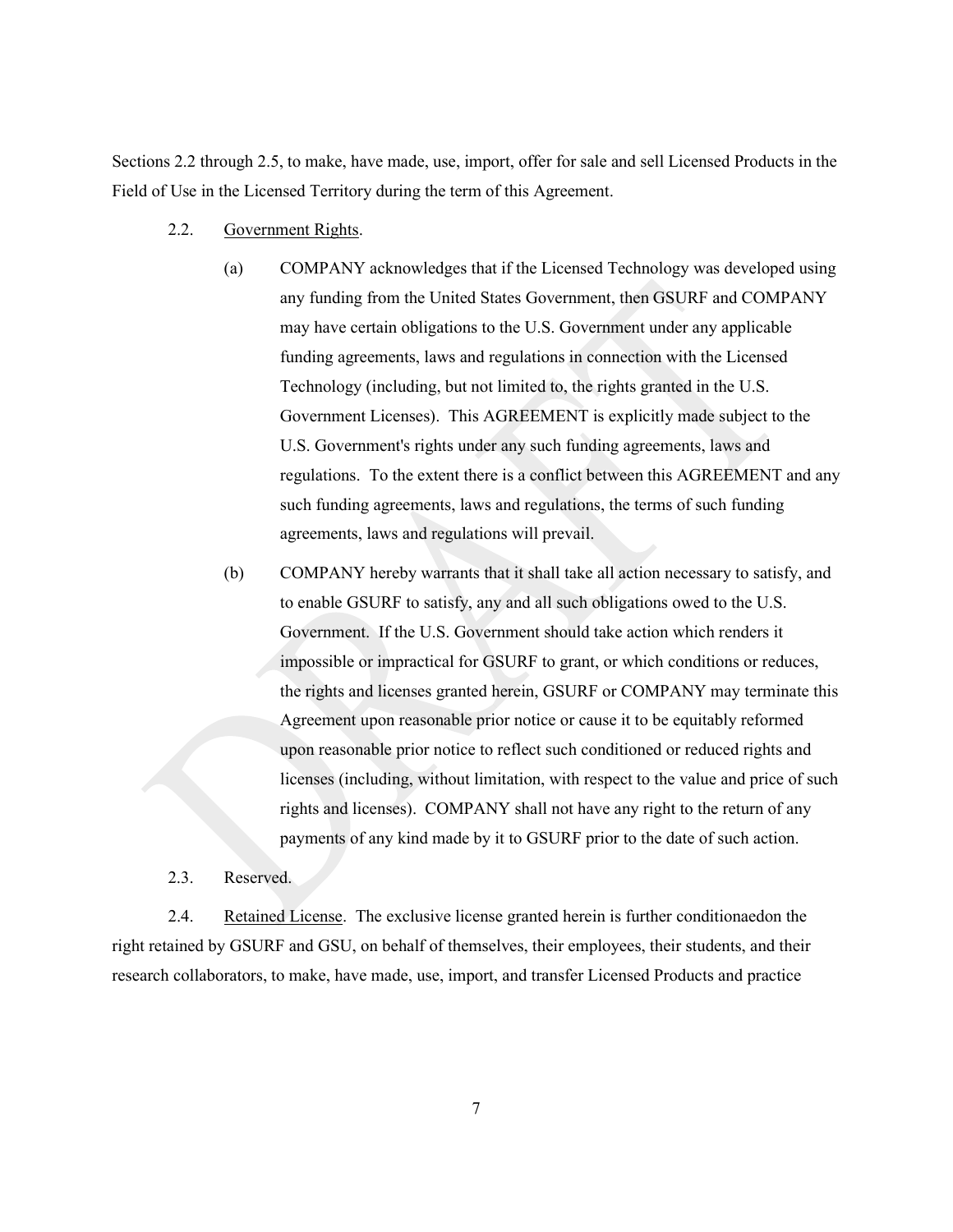Licensed Technology for research, educational, scholarly, and non-commercial and humanitarian clinical purposes.

2.5. Reserved.

2.6. Sublicenses. Upon written approval from GSURF, COMPANY may grant sublicenses to third parties ("**Sublicensees**"), without the right to grant further sublicenses, that are consistent with the terms and conditions of this Agreement, provided that COMPANY shall be responsible for the operations of its Sublicensees that are relevant to this Agreement and remain responsible for any reporting and any payment of all fees and royalties due under this Agreement. Notwithstanding the foregoing, a Sublicensee shall have the right to provide a limited sublicense to a third party, solely for the purpose of distribution of Licensed Product in any country or for research and development purposes. Without limiting the foregoing:

- (a) COMPANY shall include in any sublicense granted pursuant to this Agreement a provision requiring the Sublicensee to indemnify the Indemnitees and maintain liability coverage to the same extent that COMPANY is so required pursuant to Sections 10.2 and 10.3 of this Agreement.
- (b) COMPANY shall include in any sublicense granted pursuant to this Agreement a provision that grants GSURF the right to audit the Sublicensee to the same extent that GSURF has the right to audit the COMPANY pursuant to Section 4.4 of this Agreement.
- (c) COMPANY shall provide GSURF with copies of all sublicense agreements within thirty (30) days of their execution date, which, if redacted, must include the relevant provisions under this Article 2 and a disclosure of the financial terms of the sublicense.
- (d) COMPANY shall ensure that any sublicense or distributor agreements will include a provision that causes automatic termination of the sublicense or distributor agreement in the event that a Sublicensee or distributor challenges, either directly or indirectly, the validity, enforceability or scope of any claim within the Licensed Patent in a court or other governmental agency of competent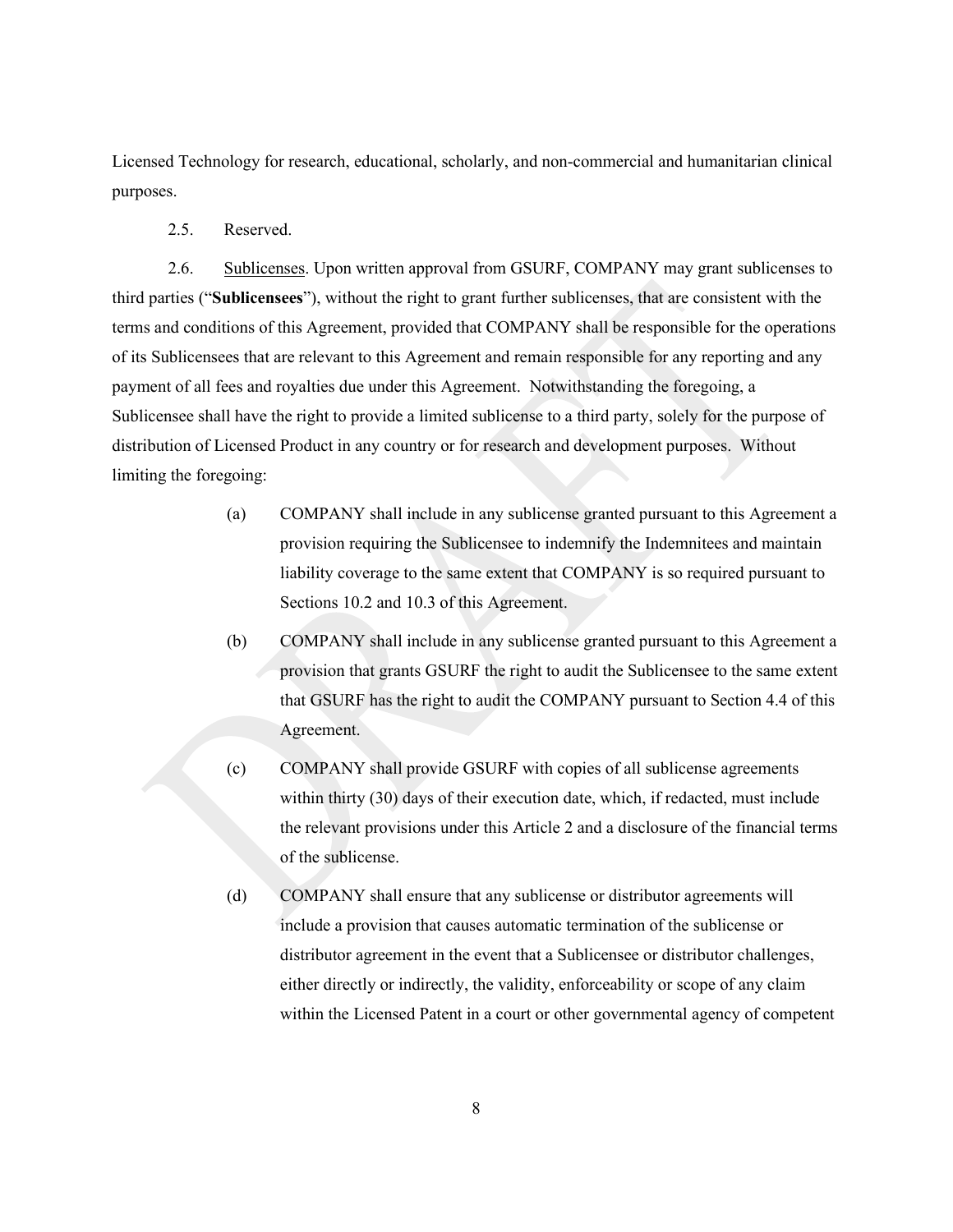jurisdiction, including in a reexamination, inter partes review, or opposition proceeding.

2.7. No Implied License. The license and rights granted in this Agreement shall not be construed to confer any rights upon COMPANY by implication, estoppel, or otherwise as to any technology not specifically identified in this Agreement as Licensed Technology.

2.8. U.S. Manufacturing. To the extent that any Licensed Technology is developed using any funding from the United States government, COMPANY agrees that any Licensed Products will be manufactured substantially in the United States unless any waivers required are obtained from the United States government. COMPANY shall notify GSURF if it desires to request any such waivers, which request GSURF shall make to the United States government on COMPANY's behalf.

#### **ARTICLE 3. CONSIDERATION FOR LICENSE**

3.1. License Fee. As partial consideration for the license granted to COMPANY under this Agreement, COMPANY shall pay GSURF a license fee in the amount of  $\Box$  Dollars (\$  $\Box$ ) within thirty (30) days of the Effective Date of this Agreement.

3.2. Reserved.

3.3. Running Royalties. As partial consideration for the license granted to COMPANY under this Agreement, COMPANY shall pay GSURF a total royalty equal to the percentage set forth on **APPENDIX D** times the Net Selling Price of all Licensed Products Sold during the term of this Agreement by COMPANY, its Affiliates, its Sublicensees or any third party authorized by COMPANY to Sell Licensed Products. Royalties shall be due and payable on a quarterly basis (March 31, June 30, September 30 and December 31).

3.4. Minimum Royalties. In the event that, following the first Sale of a Licensed Product ("First Sale"), the aggregate royalties paid to GSURF during any calendar year pursuant to Section 3.3 hereof do not exceed the minimum royalty set forth in **APPENDIX E**, COMPANY shall pay to GSURF no later than sixty (60) days following the last day of such calendar year the difference between such minimum royalty amount and the actual royalties paid.

3.5. Sublicensee Payments. In addition to running royalties on Net Sales by Sublicensees as provided in Section 3.3 above, within thirty (30) days of receipt by COMPANY, COMPANY shall pay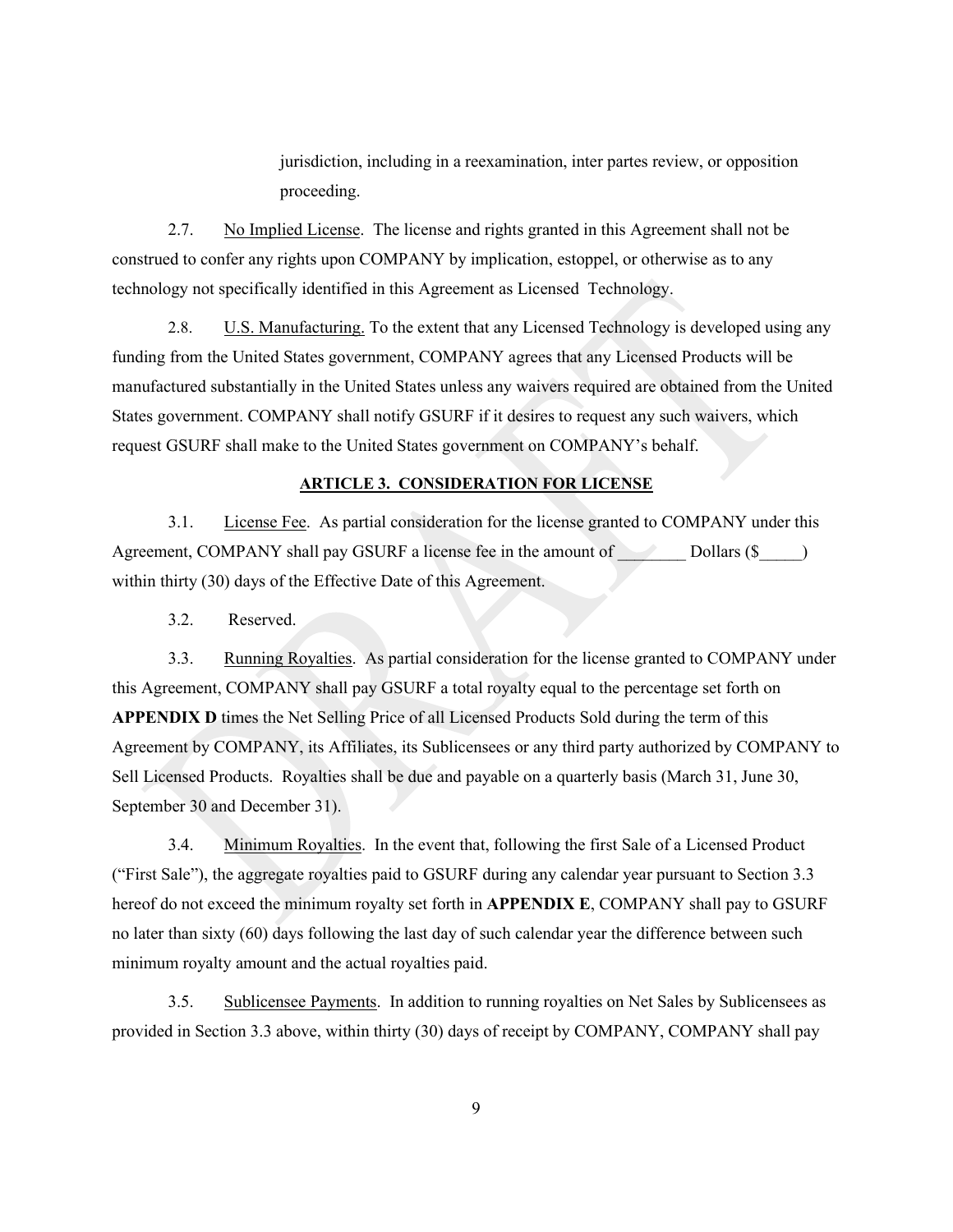GSURF percent ( $\%$ ) of any fees or payments paid to COMPANY by a Sublicensee ("Sublicensee Percentage") as consideration for a sublicense grant under this Agreement. Such Sublicense Percentage shall be applied to any payments made to COMPANY by a Sublicensee, including but not limited to any initial licensing fees, milestone fees, maintenance fees, minimum royalty payments and premium equity payments, to the extent any such premium equity payment is directly attributable to the sublicense of the Licensed Patents and Licensed Technology. For purposes of this Agreement, premium equity payments shall mean the positive difference between the amount paid for COMPANY equity by a Sublicensee and the fair market value of said equity. If a financing round has been completed in the prior six months, then the fair market value shall be based upon the amount paid for equity during that last financing round; if no financing round occurred during the prior six months, then the fair market value shall be mutually agreed upon by the parties.

3.6. Reserved.

3.7. Milestone Payments. COMPANY shall pay GSURF a Milestone Payment in the amount specified in **APPENDIX F** no later than thirty (30) days after the occurrence of the corresponding Milestone Event. To the extent that a Milestone Payment is due to the COMPANY from a Sublicensee for the same Milestone Event, then COMPANY shall pay GSURF the amount of the Milestone Payment due under this Agreement, as well as the Sublicense Percentage applied to the amount paid to COMPANY by Sublicensee that is in excess of the Milestone Payment.

*3.8.* License Maintenance Fees. In the event no Milestone Payment has been paid to GSURF prior to an anniversary of the Effective Date as set forth on **APPENDIX G**, COMPANY shall pay to GSURF the corresponding Maintenance Fee. No Maintenance Fee pursuant to this Section 3.6 shall be payable by COMPANY in the event it has achieved at least one Milestone Event and paid the corresponding Milestone Payment.

- 3.9. Reimbursement for Patent Expenses.
	- (a) COMPANY shall reimburse GSURF for all fees, costs, and expenses incurred by GSURF after the Effective Date and during the term of this Agreement related to Prosecuting and Maintaining the Licensed Patents in the Licensed Territory. COMPANY shall deliver such payment to GSURF within thirty (30) days after GSURF notifies COMPANY of the amount of such fees, costs, and expenses. To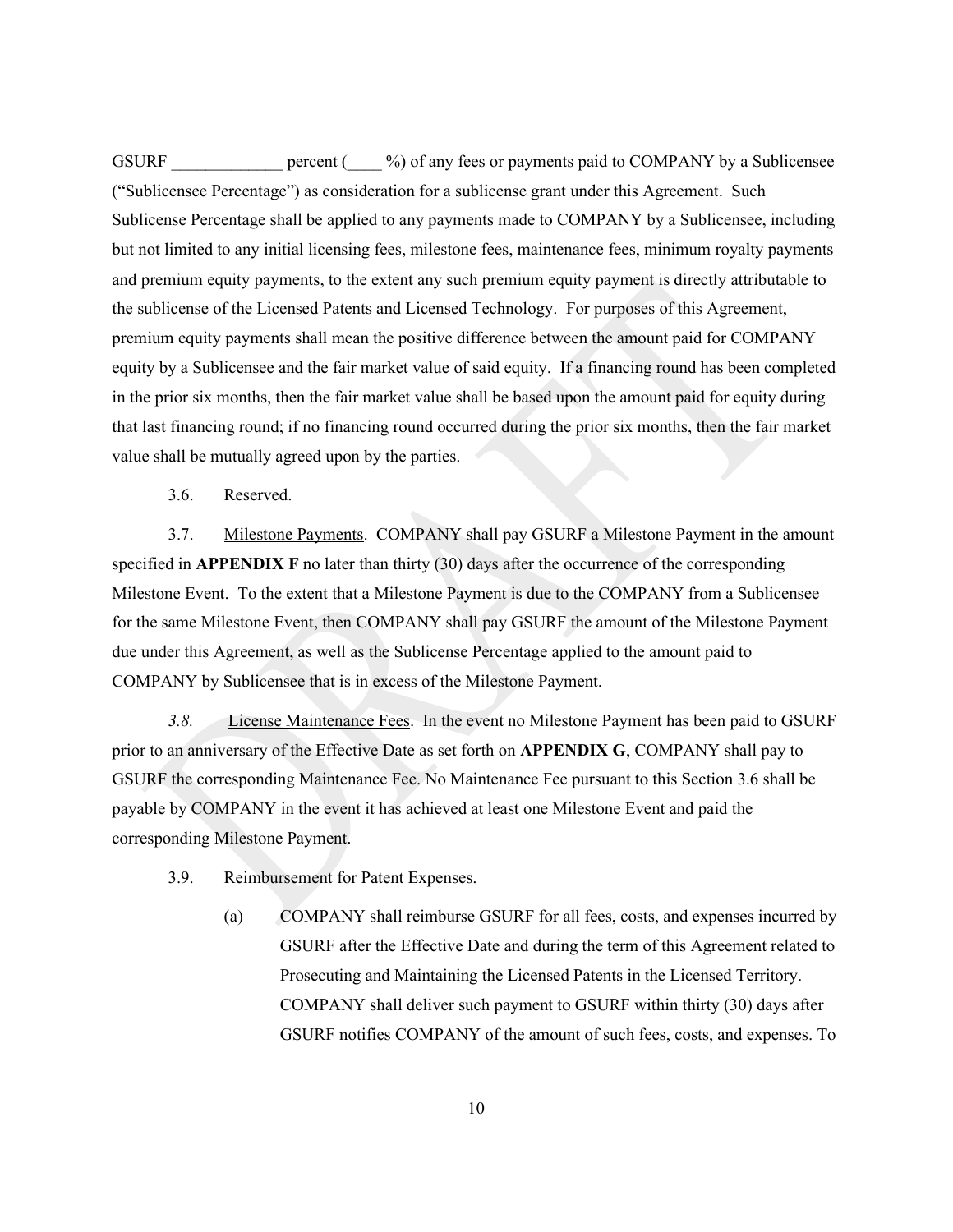the extent that COMPANY does not remit payment of any uncontested amounts within sixty  $(60)$  days of notification, a late payment charge of one percent  $(1\%)$ per month will be assessed against the COMPANY.

(b) COMPANY shall reimburse GSURF for all fees, costs, and expenses incurred by GSURF as of the Effective Date related to Prosecuting and Maintaining the Licensed Patents. These fees, costs, and expenses incurred up to the Effective Date are estimated to be  $\qquad \qquad$  dollars (\$); however, this amount may be subject to change upon final notification. COMPANY shall deliver such payment to GSURF within thirty (30) days after GSURF notifies COMPANY of the amount.

3.10. Tax Payments. Licensee acknowledges that GSURF is a non-profit entity and not subject to tax. All payments made to GSURF under this Agreement shall be made free and clear of any tax, withholding or other governmental charge or levy (other than taxes imposed on the net income of GSURF), all such non-excluded amounts being "Taxes." Should the COMPANY be obligated by law to withhold any Taxes on such payments, the payment due hereunder shall be increased such that after the withholding of the appropriate amount GSURF receives the amount that would have been paid but for the Taxes withheld. Should GSURF be obligated to pay such Taxes, and such Taxes were not satisfied by way of withholding, COMPANY shall promptly reimburse GSURF for such payment, in an amount such that after the payment of the Taxes, GSURF has received the same amount that it would have received had such Taxes not been payable.

## **ARTICLE 4. REPORTS AND ACCOUNTING**

4.1. Progress Reports. Within thirty (30) days after June  $30<sup>th</sup>$  and December  $31<sup>st</sup>$  of each calendar year, COMPANY shall provide GSURF with a written report detailing the activities of the COMPANY relevant to the COMPANY's Development Plan and the development and commercialization of Licensed Products ("Progress Report") (an example template is attached hereto as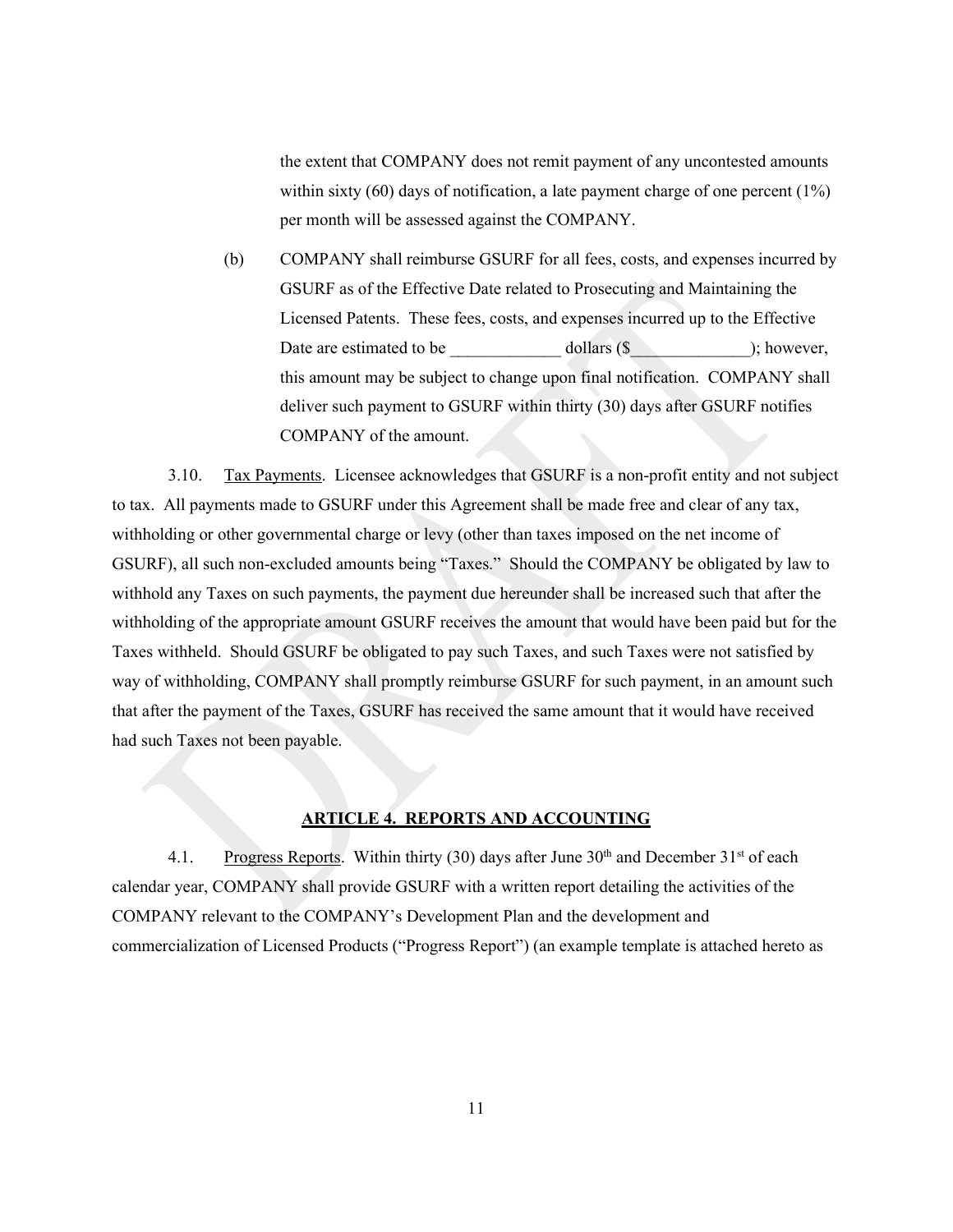APPENDIX ). For avoidance of doubt, non-receipt of such written report within the specified time period shall be considered a material breach of this Agreement under Section 12.2.

4.2. Royalty Reports. During the term of this Agreement, COMPANY shall provide GSURF written Progress Reports semiannually as described in 4.1 above. Upon the first Sale of a Licensed Product and thereafter, COMPANY shall provide quarterly royalty reports showing:

- (a) the occurrence of any event triggering a Milestone Payment obligation or any other payment in accordance with Article 3;
- (b) a summary of all reports provided to COMPANY by COMPANY'S Sublicensees, including the names and addresses of all Sublicensees;
- (c) the amount of any consideration received by COMPANY from Sublicensees and an explanation of the contractual obligation satisfied by such consideration;
- (d) within a given fiscal quarter, the gross selling price and the number of units of all Licensed Products (identified by product number/name) Sold in each country of the Licensed Territory, together with the calculations of Net Selling Price;
- (e) within a given fiscal quarter, the royalties payable in Dollars which accrued hereunder; and
- (f) within a given fiscal quarter, the exchange rates, if any, used in determining the amount due.

4.3. Records. During the term of this Agreement and for a period of five (5) years thereafter, COMPANY shall keep at its principal place of business true and accurate records of all Sales in accordance with generally accepted accounting principles in the respective country where such Sales occur and in such form and manner so that all royalties owed to GSURF may be readily and accurately determined. COMPANY shall furnish GSURF copies of such records upon GSURF's request.

4.4. Right to Audit. Upon GSURF's request, and within ten (10) business days, COMPANY shall permit a certified public accountant ("CPA"), selected by GSURF and at GSURF's expense, to have access during ordinary business hours to COMPANY's, Affiliates', and Sublicensees' records at COMPANY's, Affiliates', and Sublicensees' place of business. The CPA may examine and copy all documentation as the CPA may deem necessary to determine the completeness and correctness of all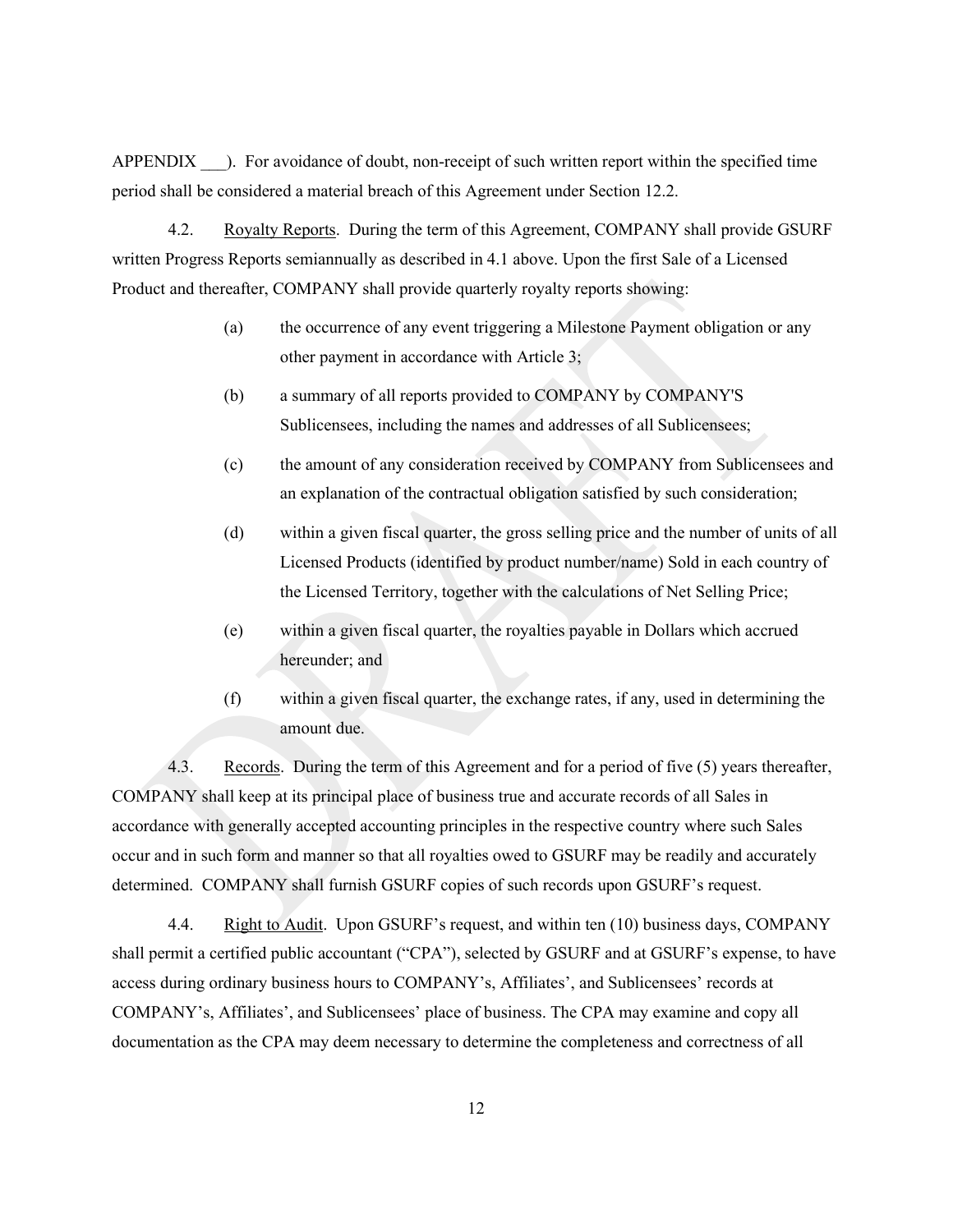reports and/or payments made under the terms of this Agreement. Such records shall be made available in both physical and electronic form to the CPA. If an underpayment exists for the examination period, COMPANY agrees to pay the full amount of the underpayment uncovered together with interest. Interest will be due on any late or underpaid amount calculated at the annual rate of 10% through the date ultimately paid, compounded on a monthly basis. If underpayment exceeds 5% of the amount reported and paid for any given royalty reporting period under examination, COMPANY shall bear all fees and expenses of the CPA incurred by GSURF for the examination.

## **ARTICLE 5. PAYMENTS**

5.1. Payment Due Dates. Royalties shall be due commencing upon the first Sale of a Licensed Product in the licensed Field of Use in any country in the Licensed Territory. Royalties and sublicense fees payable to GSURF as a result of activities occurring during the period covered by each royalty report provided for under Article 4 of this Agreement shall be due and payable on the date such royalty report is due. All other payments required under this Agreement, if not specified otherwise in this Agreement, shall be payable within thirty (30) days of the receipt by COMPANY of the corresponding fees or payment.

5.2. Payment Delivery. Unless otherwise requested by GSURF, all payments due to GSURF under this Agreement shall be made in person or via the United States mail or private carrier to the following address:

> Georgia State University Research Foundation, Inc. ATTN: Director, Office of Technology Transfer & Commercialization PO Box 1721 Atlanta, GA 30301 [intellectualproperty@gsu.edu](mailto:intellectualproperty@gsu.edu)

Any payment in excess of one hundred thousand (\$100,000.00) dollars or originating outside of the United States shall be made by wire transfer to an account of GSURF designated by GSURF from time to time and royalty reports shall be sent by express courier to the Director, Office of Technology Transfer on the same date. Royalty reports may also be transmitted via email to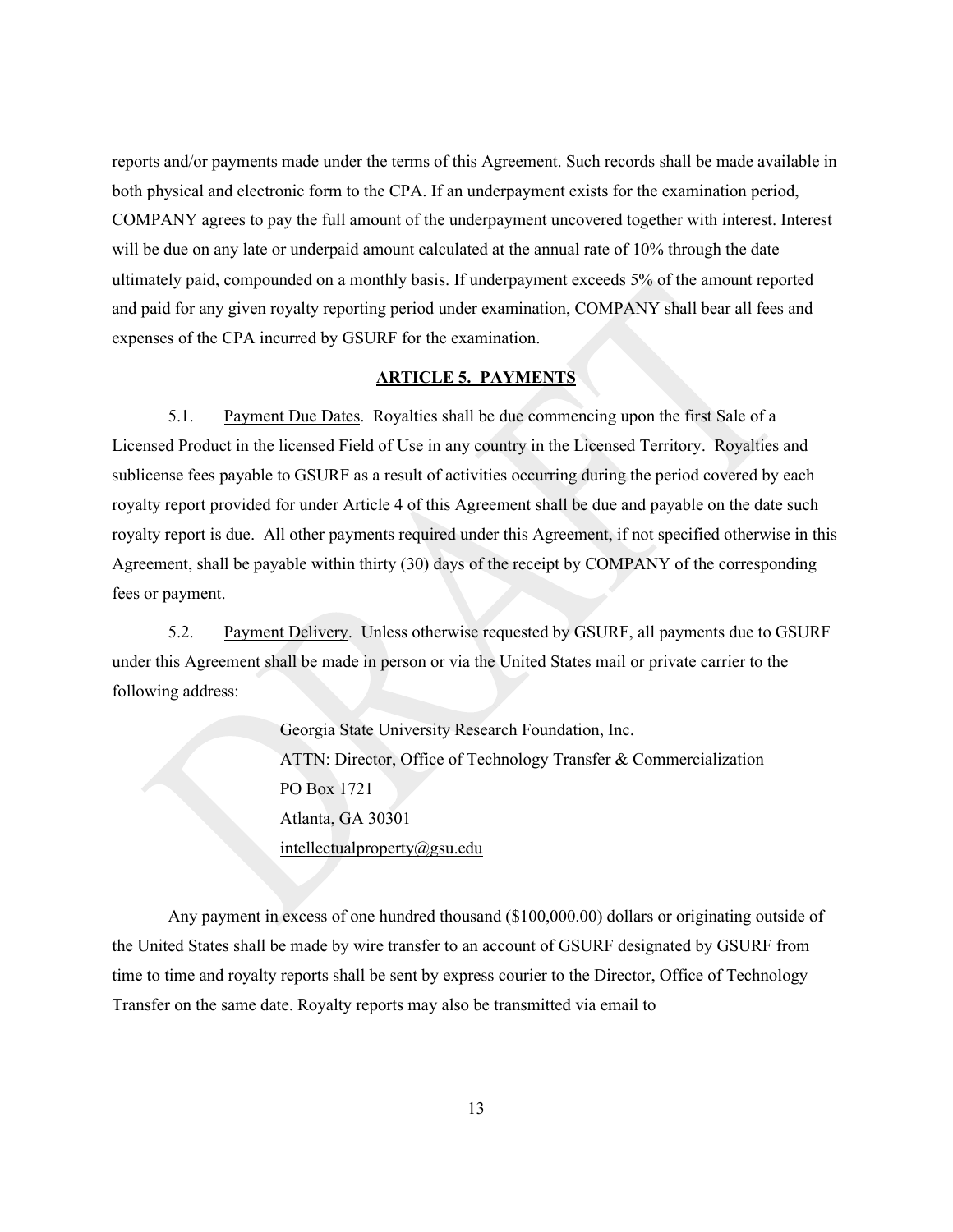intellectualproperty@gsu.edu, provided that if no confirmation of receipt is received, COMPANY agrees to forward the report via express courier.

5.3. Currency Conversion. Except as hereinafter provided in this Section 5.3, all royalties shall be paid in Dollars. If any Licensed Products are Sold for consideration other than Dollars, the Net Selling price of such Licensed Products shall first be determined in the foreign currency of the country in which such Licensed Products are Sold and then converted to Dollars at a ninety (90)-day trailing average published by The Wall Street Journal (U.S. edition) for conversion of the foreign currency into Dollars on the last day of the quarter for which such payment is due.

5.4. Interest. Royalties and other payments required to be paid by COMPANY pursuant to this Agreement shall, if overdue, bear interest until payment at a rate of one percent (1%) per month. The interest payment shall accrue and be due from the original payment due date until the day that the overdue payment is received by GSURF. The payment of such interest shall not foreclose GSURF from exercising any other rights it may have because any payment is overdue. Should any overdue payment be collected through a third party service due to non-payment, COMPANY agrees to pay any fees charged by such service in addition to any overdue delinquency.

5.5. Use of Third Party Billing and Invoicing Systems. GSURF, upon COMPANY request, may agree to use third party billing or invoicing systems to facilitate payments and reimbursements required under this Agreement. In no instance shall the COMPANY require use of such system for the COMPANY to make payment to GSURF. If GSURF agrees to use such system, COMPANY shall reimburse GSURF for any out-of-pocket costs associated with use of the system.

#### **ARTICLE 6. DILIGENCE AND COMMERCIALIZATION**

6.1. Diligence. COMPANY represents and warrants that it has the necessary expertise and will, as appropriate, acquire the necessary resources to fully develop and commercialize Licensed Products. COMPANY shall use its best efforts, either directly or through Affiliates or Sublicensees, throughout the term of this Agreement to comply with COMPANY's Development Plan and to bring Licensed Products to market through a thorough, vigorous, and diligent program for exploitation of the right and license granted in this Agreement to COMPANY and to create, supply, and service in the Licensed Territory as extensive a market as reasonably possible. In no instance shall COMPANY's best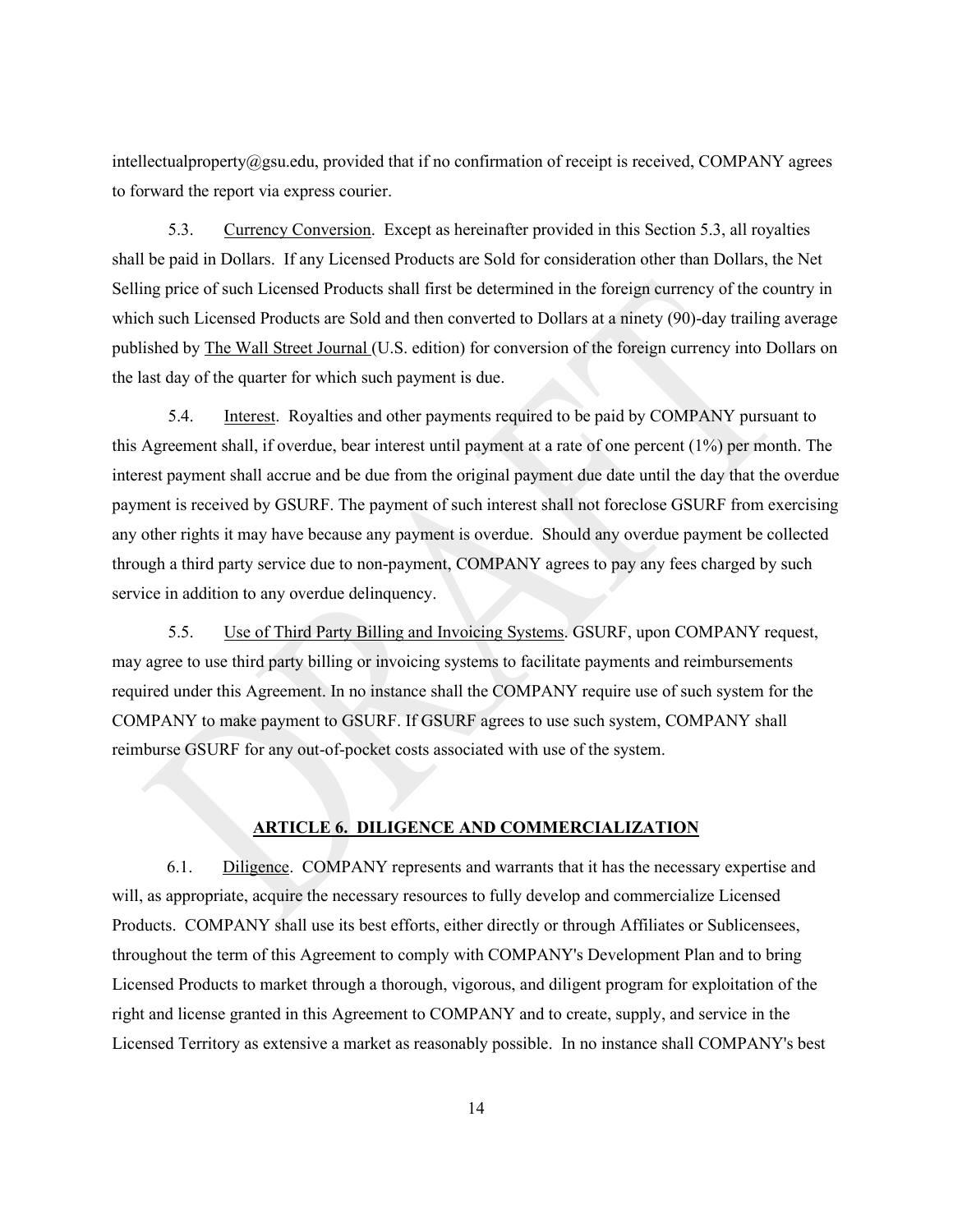efforts be less than efforts customary in COMPANY's industry. If GSURF determines that COMPANY is failing to meet its diligence requirement for any particular Licensed Product, GSURF may, upon thirty (30) days' prior written notice, terminate or partially terminate this Agreement and grant third parties rights in the Licensed Technology, unless within such thirty (30) day period COMPANY can provide proof of diligence.

6.2. Development Milestones. COMPANY shall adhere to the schedule of development milestones and dates set forth in **APPENDIX H**. If COMPANY fails to meet any deadline set forth in **APPENDIX H**, GSURF may, upon thirty (30) days' prior written notice, terminate or amend this Agreement and grant third parties rights in the Licensed Patents and Licensed Technology unless COMPANY cures its failure within such thirty (30) day period.

6.3. Sublicensee Performance. GSURF agrees that a Sublicensee's performance of its diligence obligations regarding a Licensed Product as set forth in the sublicense agreement shall be deemed to be performance by COMPANY of any corresponding diligence obligations for such Licensed Product under this License Agreement, including, but not limited to, those set forth in Article 6 hereof. COMPANY further agrees to attach copies of pertinent portions of this Agreement, as jointly redacted by COMPANY and GSURF, to executed sublicense agreements and to provide a report on a sublicensee's performance as part of its reporting obligations under Article 4.

## **ARTICLE 7. PATENT PROSECUTION**

7.1 Licensed Patents. The Prosecution and Maintenance of the Licensed Patents shall be the primary responsibility of GSURF.

- (a) Comment. GSURF shall provide COMPANY with copies of all filings and official correspondence pertaining to such Prosecution and Maintenance of the Licensed Patents so as to give COMPANY an opportunity to advise and cooperate with GSURF in such Prosecution and Maintenance.
- (b) New Applications. COMPANY shall notify GSURF in writing of the countries in which COMPANY wishes additional patent applications to be filed, including but not limited to national phase filings and regional registrations. GSURF shall,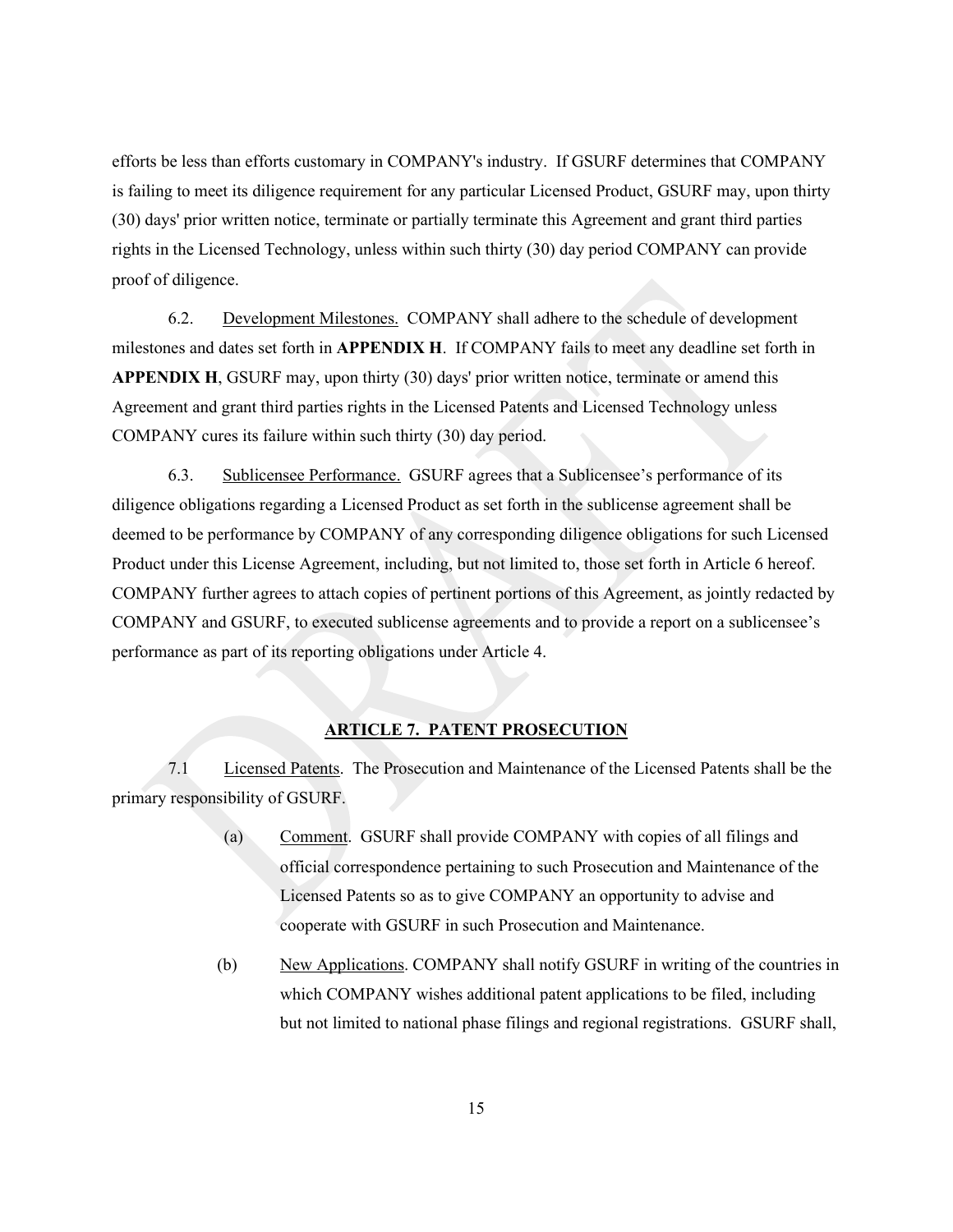at COMPANY's expense, file such additional patent applications. GSURF may, at its own expense, file patent applications in any country in which COMPANY elects not to file and such applications shall not be subject to any license granted to COMPANY hereunder.

(c) Reimbursement. If COMPANY should fail to timely make reimbursement for patent expenses for any Licensed Patent, GSURF, in addition to any other remedies under the Agreement, shall have no further obligation to Prosecute or Maintain such Licensed Patent(s). COMPANY, upon ninety (90) days written notice, may advise GSURF that it no longer wishes to pay expenses for Prosecution and Maintenance of one or more Licensed Patents. GSURF may, at its sole option, elect to pay such expenses and, if so, such patents or patent applications shall cease to be subject to any license granted to COMPANY hereunder.

7.2 Extension of Licensed Patents. COMPANY, at its expense, may request that GSURF have the normal term of any Licensed Patents extended or restored under any country's procedure for extending patent term. Royalties shall be payable until the end of the extended term of the patent. In the event that COMPANY does not elect to extend a Licensed Patent, GSURF may, at its own expense, effect such extension and, if GSURF elects to pay such expenses, such extended Licensed Patents shall not be subject to any license granted hereunder subsequent to its non-extended expiration date.

#### **ARTICLE 8. INFRINGEMENT**

8.1 The Parties shall promptly notify each other of any suspected infringement of any Licensed Patents.

> (a) During the Term, COMPANY shall, at its expense, have the right to enforce any Licensed Patents against such infringer and may defend any declaratory judgment action brought against it alleging the invalidity of a Licensed Patent. COMPANY agrees to defend GSURF against any counterclaim brought against GSURF in such action. GSURF shall reasonably cooperate with COMPANY in such effort, at COMPANY'S expense. COMPANY shall reimburse GSURF for any costs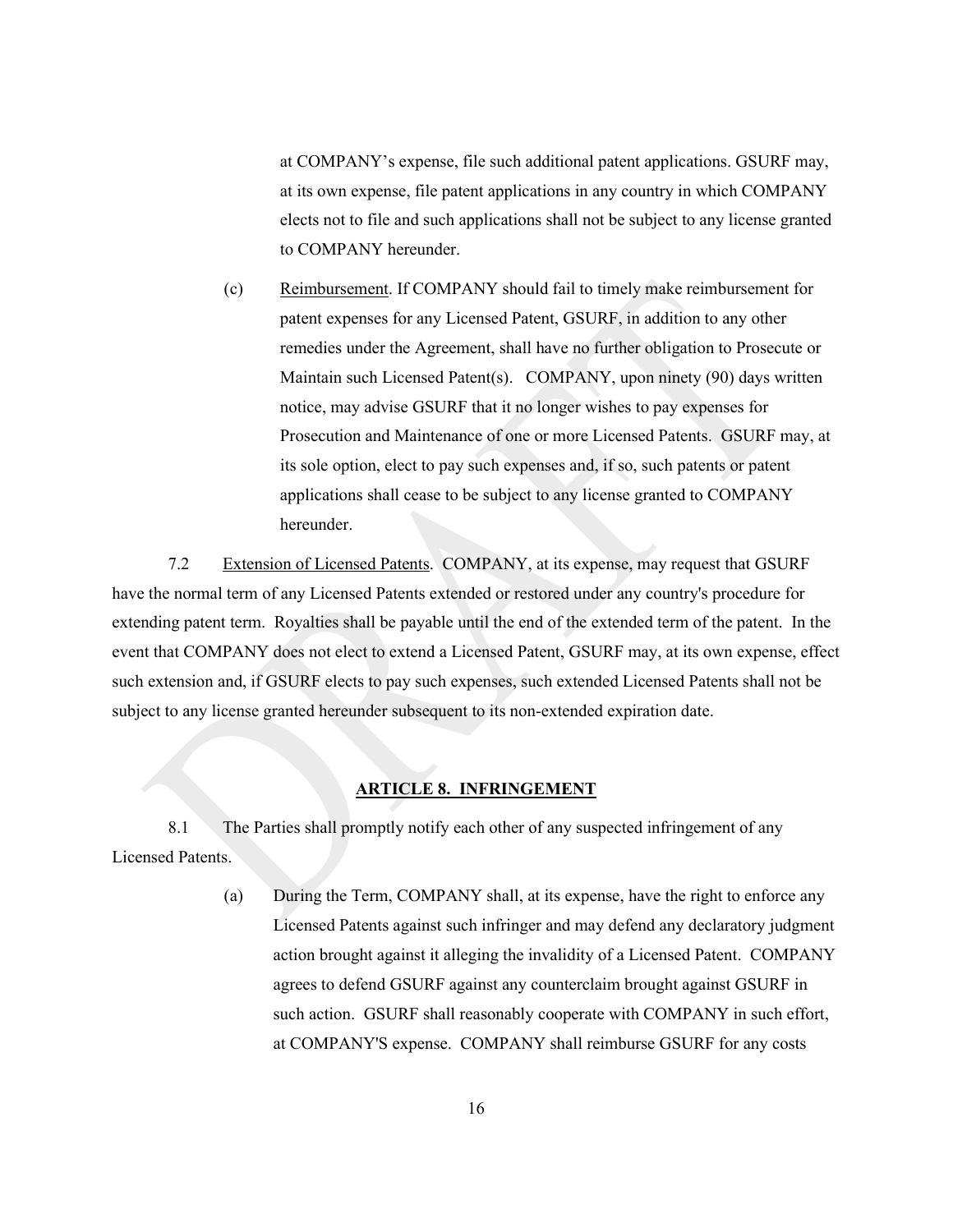incurred, including reasonable attorneys' fees, as part of any action brought by COMPANY.

(b) COMPANY shall not enter into any settlement agreement, voluntary dismissal, consent judgment or other voluntary final disposition in any action regarding the Licensed Patents without the express written consent of GSURF. Any amounts received for punitive or exemplary damages shall be shared equally between GSURF and COMPANY and any other amounts received, including compensatory damages or damages based on a loss of revenues which exceed the out-of-pocket costs and expenses incurred by COMPANY, shall be deemed to be the proceeds of Sales of Licensed Products in the fiscal quarter received.

8.2 If COMPANY fails, within one hundred twenty (120) days after receiving notice of a potential infringement, to institute an action against such infringer or notifies GSURF that it does not plan to institute such action, then GSURF shall have the right to do so at its own expense. COMPANY shall cooperate with GSURF in such effort including being joined as a party to such action if necessary. GSURF shall be entitled to retain all damages or costs awarded in such action. Should either GSURF or COMPANY be a party to a suit under the provisions of this Article 8 and thereafter elect to abandon such suit, the abandoning party shall give timely notice to the other party who may, at its discretion, continue prosecution of such suit.

#### **ARTICLE 9. LIMITED WARRANTY AND EXCLUSION OF WARRANTIES**

9.1 Representation by GSURF. GSURF represents that, to the best of its actual knowledge, it has the right and authority to enter into this Agreement and that neither the execution of this Agreement nor the performance of its obligations hereunder will constitute a breach of the terms and provisions of any other agreement to which GSURF is a party. GSURF represents that, to the best of its actual knowledge, it is an owner of the Licensed Technology and has the right to issue licenses to the same.

9.2 Representations and Warranties by COMPANY. COMPANY represents and warrants that it possesses the necessary expertise and skill in the technical areas pertaining to the Licensed Products and Licensed Technology to make, and has made, its own independent evaluation of the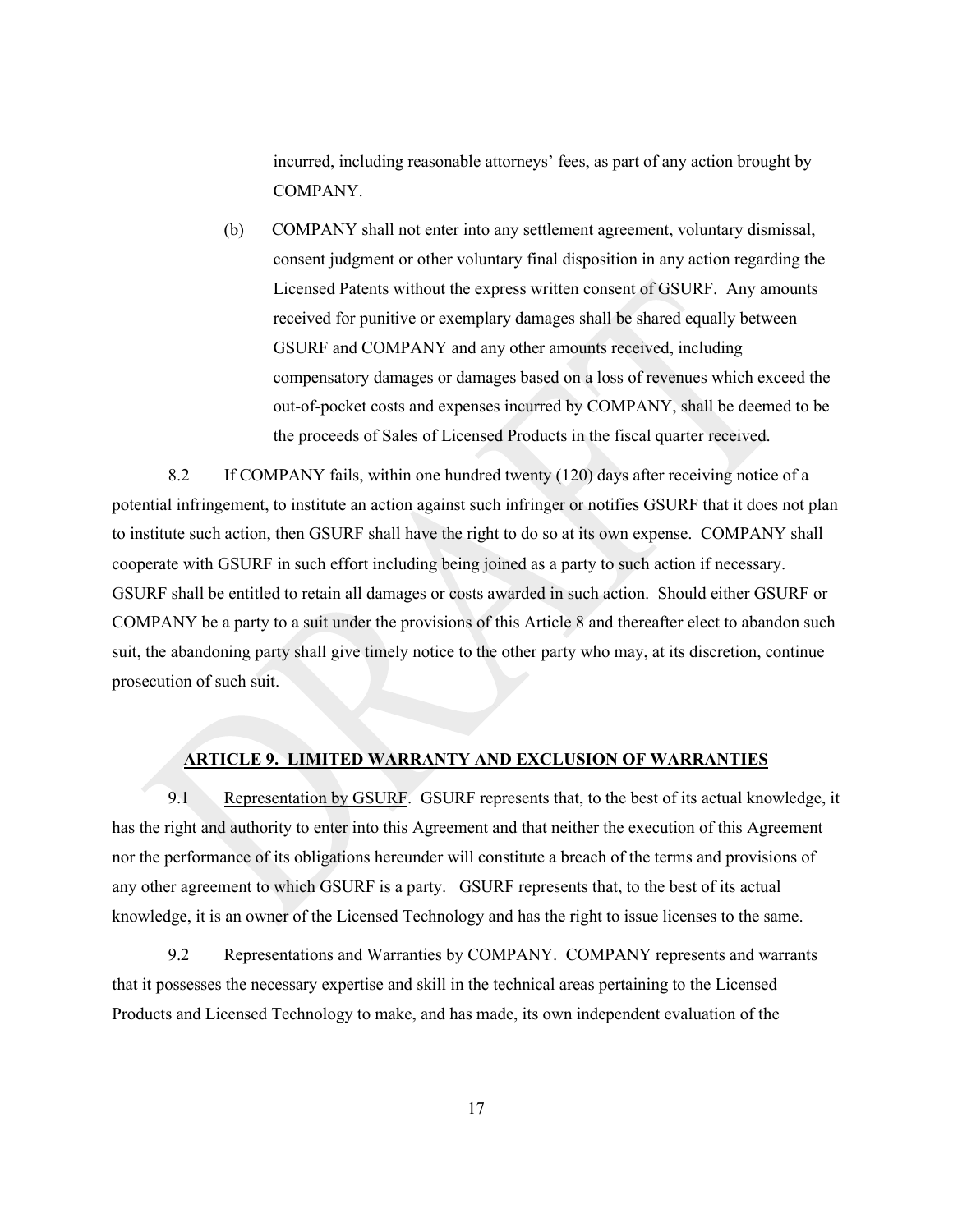Licensed Patents and Licensed Technology and the capabilities, safety, utility and commercial application of the Licensed Products and Licensed Technology.

9.3 Exclusion of Warranties by GSURF. GSURF DOES NOT MAKE ANY REPRESENTATION (EXCEPT AS EXPLICITLY PROVIDED IN SECTION 9.1 ABOVE) OR WARRANTY OF ANY KIND WITH RESPECT TO THE LICENSED TECHNOLOGY OR LICENSED PRODUCTS AND EXPRESSLY DISCLAIMS ANY AND ALL WARRANTIES, INCLUDING (BUT NOT LIMITED TO) WARRANTIES OF MERCHANTABILITY OR FITNESS FOR A PARTICULAR PURPOSE AND ANY OTHER IMPLIED WARRANTIES WITH RESPECT TO (A) THE SCOPE, VALIDITY, ENFORCEABILITY, OR PROTECTABILITY OF THE LICENSED PATENTS OR LICENSED TECHNOLOGY; (B) CAPABILITIES, SAFETY, UTILITY, OR COMMERCIAL APPLICATION OF THE LICENSED TECHNOLOGY OR LICENSED PRODUCTS; OR (C) THAT ANY LICENSED PATENT, LICENSED TECHNOLOGY OR LICENSED PRODUCT DOES NOT OR WILL NOT INFRINGE THE RIGHTS OF ANY THIRD PARTY, OR THAT NO THIRD PARTIES ARE IN ANY WAY INFRINGING THE LICENSED PATENTS.

## **ARTICLE 10. DAMAGES, INDEMNIFICATION AND INSURANCE**

10.1 No Liability. GSURF SHALL NOT BE LIABLE TO COMPANY OR COMPANY'S AFFILIATES, OR CUSTOMERS AND/OR SUBLICENSEES OF COMPANY OR COMPANY'S AFFILIATES, FOR DIRECT, COMPENSATORY, SPECIAL, INCIDENTAL, INDIRECT, CONSEQUENTIAL OR EXEMPLARY DAMAGES RESULTING FROM THE MANUFACTURE, TESTING, DESIGN, LABELING, USE OR SALE OF LICENSED PRODUCTS.

- 10.2 Indemnification.
	- (a) COMPANY shall defend, indemnify, and hold harmless the Indemnitees from and against any and all claims, demands, loss, liability, expense, or damage (including, but not limited to, investigative costs, court costs and attorneys' fees) Indemnitees may suffer, pay, or incur as a result of claims, demands or actions against any of the Indemnitees arising from, or caused or contributed to, in whole or in part, by COMPANY'S, COMPANY'S Affiliates', contractors', agents', or Sublicensees' manufacture, testing, design, use, Sale, or labeling of any Licensed Products or the use of any Licensed Technology or any other performance under this Agreement.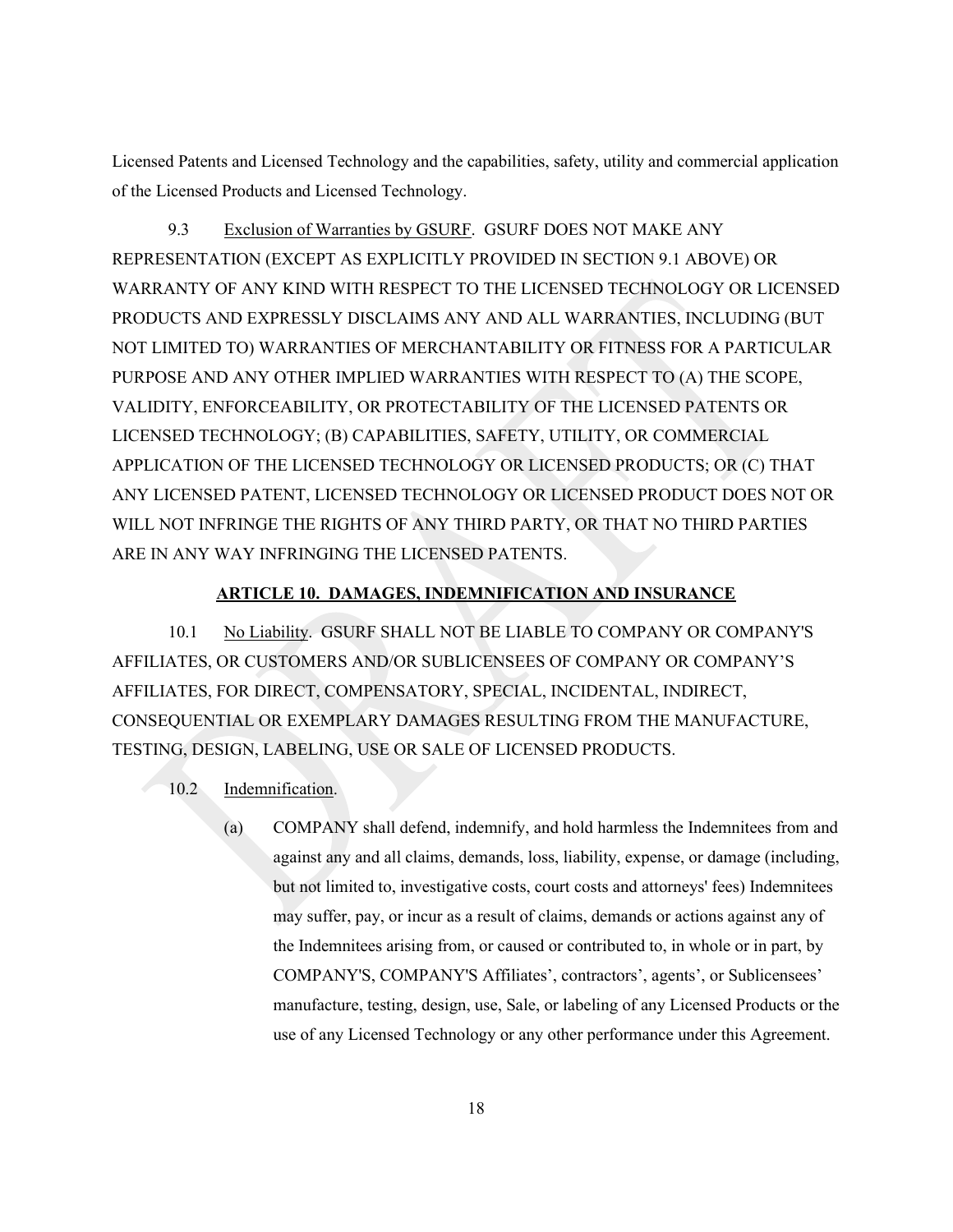COMPANY'S obligations under this Article 10 shall survive the expiration or termination of this Agreement for any reason.

- (b) COMPANY agrees to provide attorneys reasonably acceptable to GSURF to defend against such a claim. GSURF shall cooperate with COMPANY in any defense of such claim. COMPANY shall not settle any such claims, demands or actions under this Section 10.2, without the express, prior written consent of GSURF, which consent shall not be unreasonably withheld or delayed. COMPANY'S obligations under this Article 10 shall survive the expiration or termination of this Agreement for any reason.
- (c) COMPANY shall promptly notify GSURF of all claims involving the Indemnitees and shall advise GSURF of the amounts that might be needed to defend and pay any such claims. GSURF shall promptly notify COMPANY of any and all claims brought to its attention relating to COMPANY's indemnity obligations under this Agreement.

10.3 Insurance Without limiting COMPANY'S indemnity obligations under the preceding Section 10.2, COMPANY shall purchase and maintain insurance as follows:

- (a) Prior to any clinical trial or Sale of any Licensed Product, COMPANY shall cause to be in force a products liability insurance policy. Such policy shall:
	- (i) provide Indemnitees product liability coverage in an amount no less than Ten Million Dollars (\$10,000,000.00) per occurrence;
	- (ii) insure Indemnitees for all claims, damages, and actions mentioned in Section 10.2 of this Agreement;
	- (iii) require the insurance carrier to provide GSURF with no less than thirty (30) days' written notice of any change in the terms or coverage of the policy or its cancellation; and
	- (iv) If written on a "claims made" basis, the Company agrees to provide coverage for ten years after the insurance contract terminates .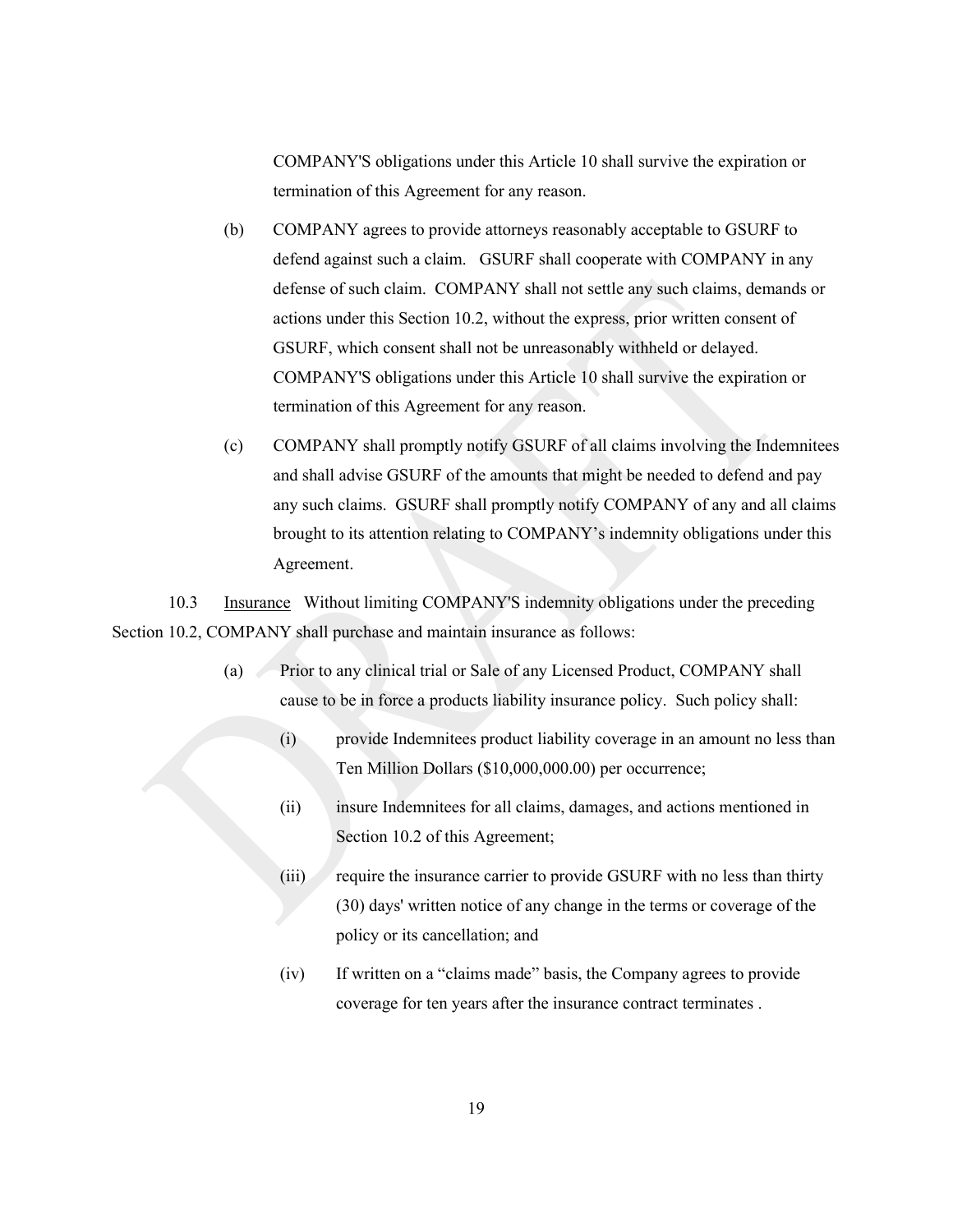- (b) For the entire Term of this Agreement, COMPANY shall cause to be in force contractual liability coverage for all liability which may be incurred by COMPANY and Indemnitees in connection with this Agreement;
- (c) All insurance coverage required under this Agreement shall be primary to any coverage carried by GSURF, shall waive all rights of subrogation against any additional insured and shall be placed with insurers whose A.M. Best's rating is at least A-X.
- (d) As detailed in Section 2.5, COMPANY agrees to require any Sublicensee under Section 2.5 of this Agreement to maintain insurance coverage consistent with this Section 10.3.
- (e) COMPANY shall provide to GSURF, prior to its first clinical trial or commercial Sale of any Licensed Product (or at some earlier time upon GSURF's request), certificates of insurance evidencing the coverages required in section 10.3 above and adding GSURF as an additional insured.

## **ARTICLE 11. CONFIDENTIALITY**

- 11.1 Treatment of Confidential Information. Except as otherwise provided hereunder:
	- (a) COMPANY and its Affiliates and Sublicensees shall retain in confidence and use only for purposes of this Agreement, any written information and data supplied by GSURF under this Agreement;
	- (b) GSURF shall retain in confidence and use only for purposes of this Agreement any written information and data supplied by COMPANY under this Agreement and marked as proprietary.

For purposes of this Agreement, all such information and data which a party is obligated to retain in confidence shall be called "Confidential Information", and the aforementioned obligations of confidentiality shall apply to such Confidential Information for a period of five (5) years after receipt of such information from the disclosing party.

11.2 Right to Disclose. To the extent that it is reasonably necessary to fulfill its obligations or exercise its rights under this Agreement, or any rights which survive termination or expiration hereof,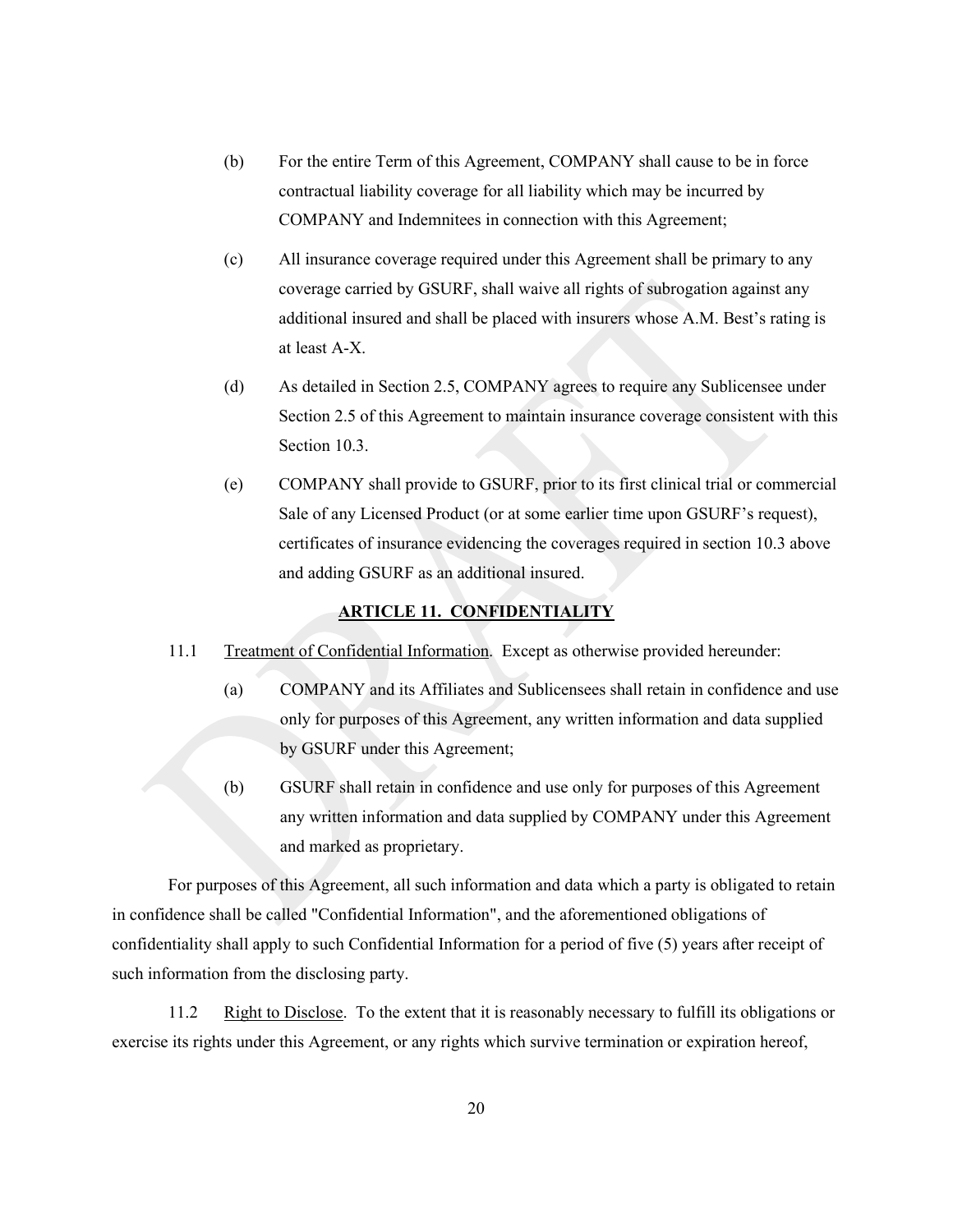each party may disclose Confidential Information to its Affiliates, Sublicensees, consultants, outside contractors, governmental regulatory authorities and clinical investigators on condition that such entities or persons agree:

- (a) to keep the Confidential Information confidential for at least the same time periods and to the same extent as each party is required to keep it confidential;
- (b) to use the Confidential Information only for such purposes as such parties are authorized to use it.

11.3 Release from Restrictions. Each party or its Affiliates or Sublicensees may use or disclose Confidential Information to the government or other regulatory authorities to the extent that such use or disclosure is reasonably necessary for the prosecution and enforcement of patents, or to obtain or maintain any regulatory approval, including authorizations to conduct clinical trials, or commercially market or obtain pricing approval of any Licensed Products, provided that such party is otherwise entitled to engage in such activities under this Agreement.

11.4 Other Exceptions. The obligation not to disclose Confidential Information shall not apply to any part of such Confidential Information that:

- (a) is or becomes patented, published or otherwise part of the public domain, other than by unauthorized acts of the party obligated not to disclose such Confidential Information (for purposes of this Article 11 the "receiving party") or its Affiliates or Sublicensees in contravention of this Agreement;
- (b) is disclosed to the receiving party or its Affiliates or Sublicensees by a third party provided that such Confidential Information was not obtained by such third party on a confidential basis or directly or indirectly from the other party under this Agreement; or
- (c) prior to disclosure under this Agreement, was already in the possession of the receiving party, its Affiliates or Sublicensees, provided that such Confidential Information was not obtained directly or indirectly from the other party under this Agreement; or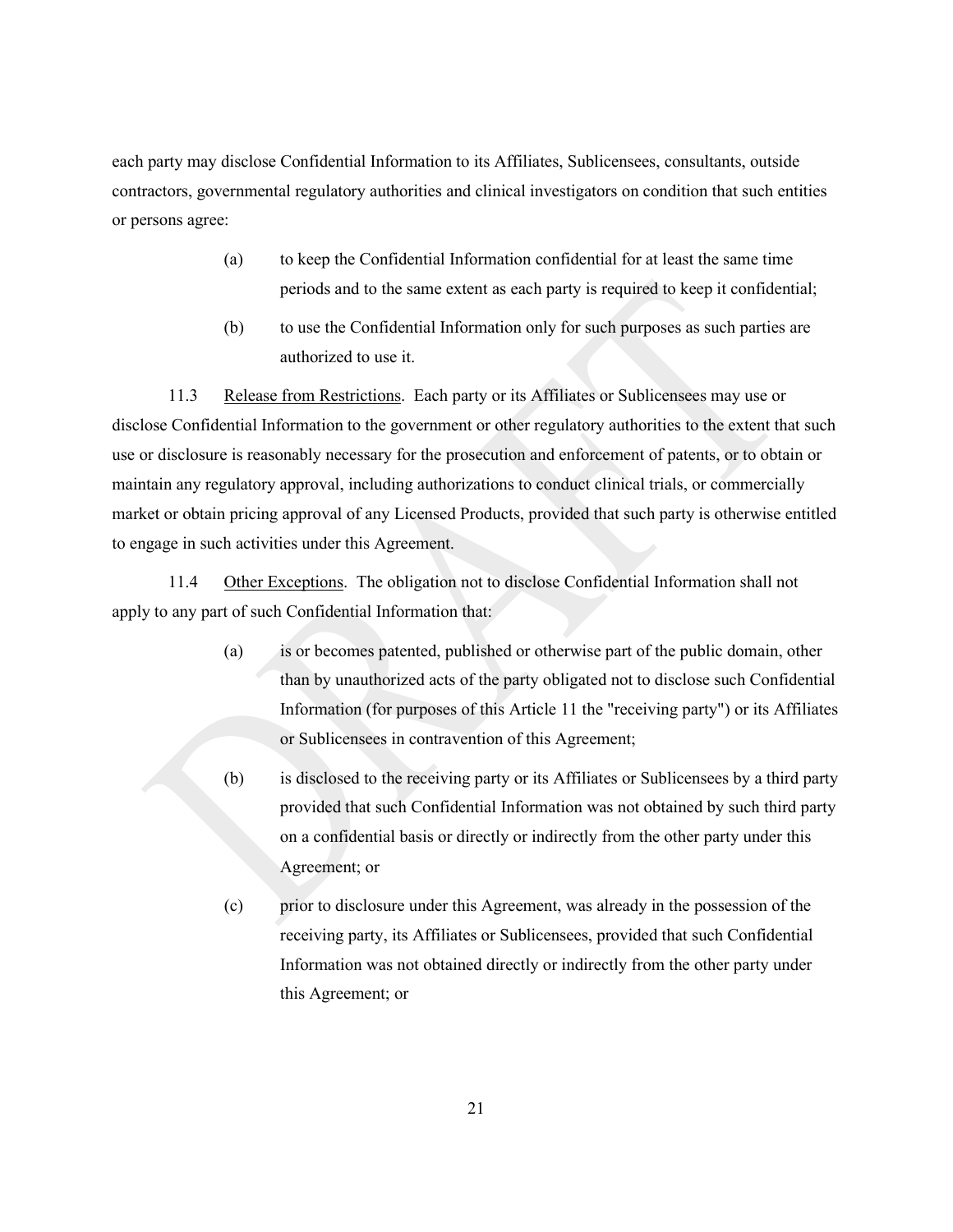- (d) results from research and development or other independent development by the receiving party or its Affiliates or Sublicensees, independent of disclosures from the other party of this Agreement, provided that the persons developing it have not had exposure to the Confidential Information from the disclosing party; or
- (e) is required by law, regulation or court order to be disclosed by the receiving party, provided that the receiving party uses commercially reasonable efforts to notify the other party immediately upon learning of such requirement in order to give the other party reasonable opportunity to oppose such requirement; or
- (f) the disclosing party agrees in writing may be disclosed.

#### **ARTICLE 12. TERM AND TERMINATION**

12.1 Term. Unless sooner terminated as otherwise provided in this Agreement, the term of this Agreement shall commence on the Effective Date hereof and shall continue in full force and effect until the later of  $(i)$  the expiration of the last to expire of the Licensed Patents, or  $(ii)$  () years from first Sale.

- 12.2 Termination.
	- (a) GSURF shall have the right to terminate this Agreement upon the occurrence of a material breach. Without limitation, any one or more of the following shall each be deemed a material breach by COMPANY of this Agreement:
		- (i) failure of COMPANY to make any payment required under this Agreement when due; or
		- (ii) failure of COMPANY to provide Progress Reports or Royalty Reports; or
		- (iii) failure to meet diligence requirements and development milestones as set forth in Article 6; or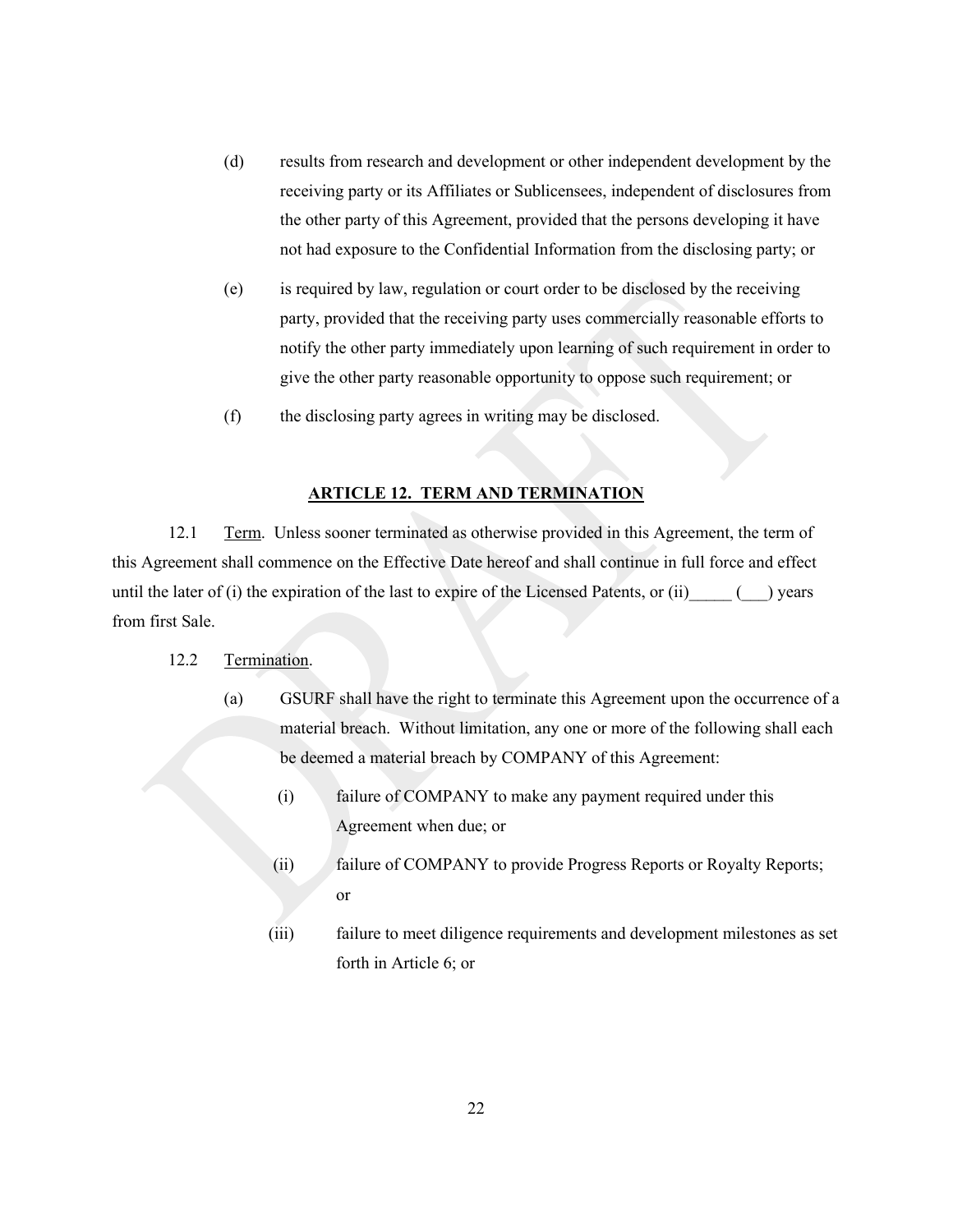- (iv) the insolvency or dissolution of COMPANY, or institution of any proceeding under any bankruptcy, insolvency, or moratorium law, by or on behalf of COMPANY or its creditors; or
- (v) assignment by COMPANY of all or substantially all of its assets for the benefit of creditors or placement of COMPANY or such assets in the hands of a trustee or a receiver; or
- (vi) any COMPANY decision to cease developing or quit the business of selling Licensed Products; or
- (vii) the breach by COMPANY of any other material term of this Agreement.
- (b) Notwithstanding anything to the contrary herein, if the COMPANY challenges the validity or enforceability of any Licensed Patent in a court or other governmental agency of competent jurisdiction, this Agreement shall terminate immediately.
- (c) To terminate for COMPANY's material breach, GSURF shall provide COMPANY written notice describing the breach, which notice shall include GSURF's intention to terminate the Agreement. If COMPANY does not cure the breach within thirty (30) days after receipt of such notice, this Agreement will terminate immediately. The procedures set forth in this Section 12.2 shall not prejudice GSURF's right to receive royalties or other sums due hereunder and shall not prejudice any cause of action or claim due to any breach or default by the COMPANY.

12.3 Notice of Bankruptcy. COMPANY must inform GSURF of its intention to file a voluntary petition in bankruptcy or of another's intention to file an involuntary petition in bankruptcy, to be received by GSURF at least forty-five (45) days prior to filing such a petition. If COMPANY files a petition of bankruptcy without conforming to this requirement, this shall be deemed a material, prepetition, incurable breach.

12.4 Failure to Enforce. The failure of GSURF, at any time, or for any period of time, to enforce any of the provisions of this Agreement shall not be construed as a waiver of such provisions or as a waiver of the right of GSURF thereafter to enforce each and every such provision of this Agreement.

12.5 Reserved.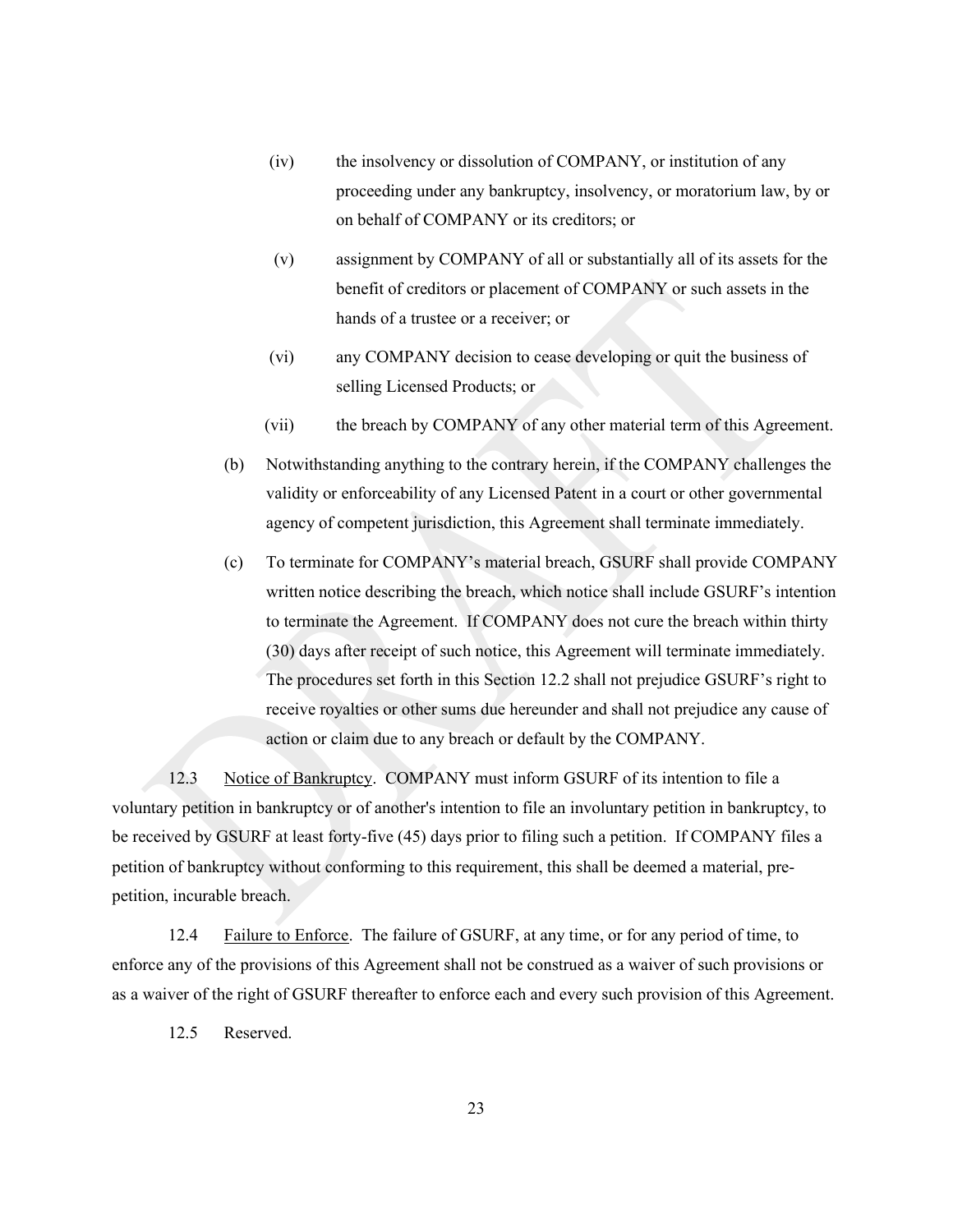12.6 Effect. If this Agreement is terminated for any reason whatsoever, COMPANY shall return, or at GSURF's direction, destroy, all tangible materials (including plans, documents, samples, biological materials, models and the like pertaining to the Licensed Patents or Licensed Technology supplied to COMPANY by GSURF, retaining one archival paper copy in its corporate legal department as required so that compliance with any continuing obligations may be determined. Upon termination of this Agreement for any reason, in the event GSURF provides a written request to COMPANY, COMPANY shall provide GSURF full and complete copies of development information, including in vitro studies, toxicology, pharmacokinetic, efficacy, clinical and other technical data and all correspondence to and from regulatory agencies relating to approval of Licensed Products generated by COMPANY, its Sublicensees, and/or its Affiliates, contractors and agents (hereinafter "Development Information"). Upon termination of this Agreement, COMPANY shall cease manufacturing, processing, producing, using, importing and Selling Licensed Products; provided, however, that unless GSURF instructs otherwise, COMPANY may continue to Sell in the ordinary course of business for a period of three (3) months reasonable quantities of Licensed Products which were fully manufactured and in COMPANY's normal inventory at the date of termination if (a) all monetary obligations of COMPANY to GSURF have been satisfied and (b) royalties on such sales are paid to GSURF in the amounts and in the manner provided in this Agreement. However, nothing herein shall be construed to release either party of any obligation which matured prior to the effective date of such termination.

12.7 Regulatory Information. In the event GSURF enters into a license for such Licensed Products with a third party after termination of this Agreement, COMPANY shall grant such third party the right to make unlimited use of Development Information in exchange for the obligation of such third party to reimburse COMPANY for all reasonable and documentable costs incurred by COMPANY in obtaining Development Information. Should COMPANY have developed any know-how or other intellectual property covering any Licensed Product during the term of this Agreement, COMPANY shall grant such third party a license to practice under the same for development, use or sale of Licensed Product(s).

24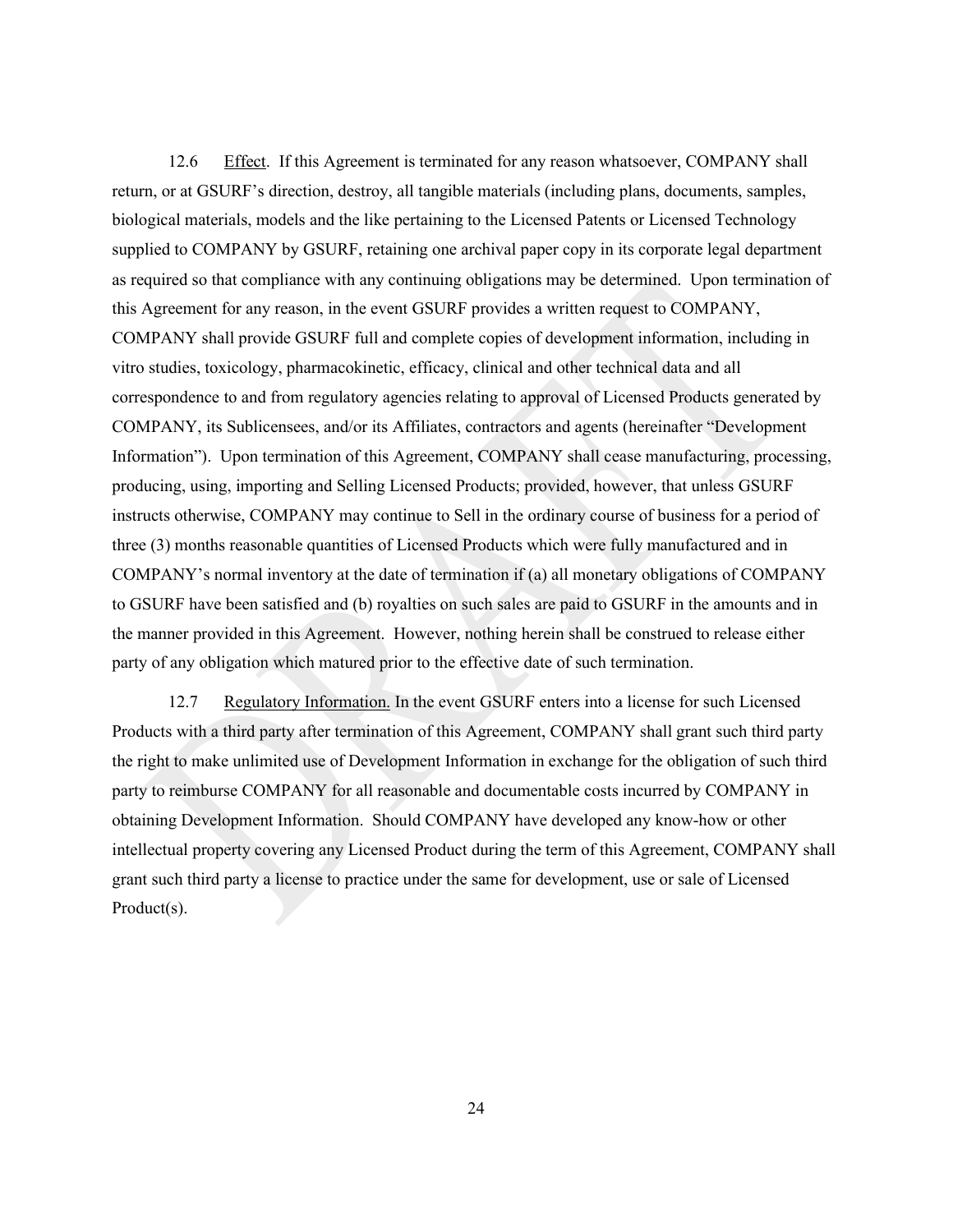#### **ARTICLE 13. ASSIGNMENT**

13.1 COMPANY may grant, transfer, convey, or otherwise assign any or all of its rights and obligations under this Agreement in conjunction with the transfer of all, or substantially all, of the business interests of COMPANY. GSURF's written consent shall be required prior to any other assignment of COMPANY'S rights or obligations under this Agreement. This Agreement shall be assignable by GSURF specifically to GSU or to any other nonprofit corporation which promotes the research purposes of GSURF. The Parties expressly agree that GSU is an intended third-party beneficiary of the rights and obligations created by this Agreement and has standing to enforce its terms.

## **ARTICLE 14. DISPUTE RESOLUTION**

14.1. Negotiation. Any dispute related to this License Agreement shall be settled in accordance with the procedures specified in this Section. COMPANY and GSURF agree to attempt to settle any claim or controversy arising out of this Agreement through consultation and negotiation in good faith and in the spirit of mutual cooperation. Any dispute between the parties relating to this Agreement will first be submitted in writing to a senior executive of COMPANY and GSURF (the "Dispute Notice"), who will promptly meet and confer in an effort to resolve such dispute. Any agreed decisions of the executives will be final and binding on the parties. All negotiations pursuant to this Section are confidential and shall be treated as compromise and settlement negotiations for purposes of applicable rules of evidence.

14.2. Mediation. If the parties are unable to resolve any dispute by negotiation within thirty (30) days of the Dispute Notice, then either party may initiate mediation upon written notice to the other party demanding mediation (the "Mediation Notice"), whereupon the dispute will be mediated by a mutually acceptable mediator to be chosen within thirty (30) days after the Mediation Notice. The parties will share the costs of the mediator equally. If the parties cannot agree upon selection of a mediator within thirty (30) days of the notice, then upon request of either party, the American Arbitration Association ("AAA") shall appoint the mediator. Mediation shall take place in Atlanta, Georgia and shall proceed under the then-current AAA Model Commercial Mediation Procedures to the extent that such procedures do not conflict with provisions of this article.

14.3. Arbitration. Any dispute which has not been resolved by negotiation or mediation as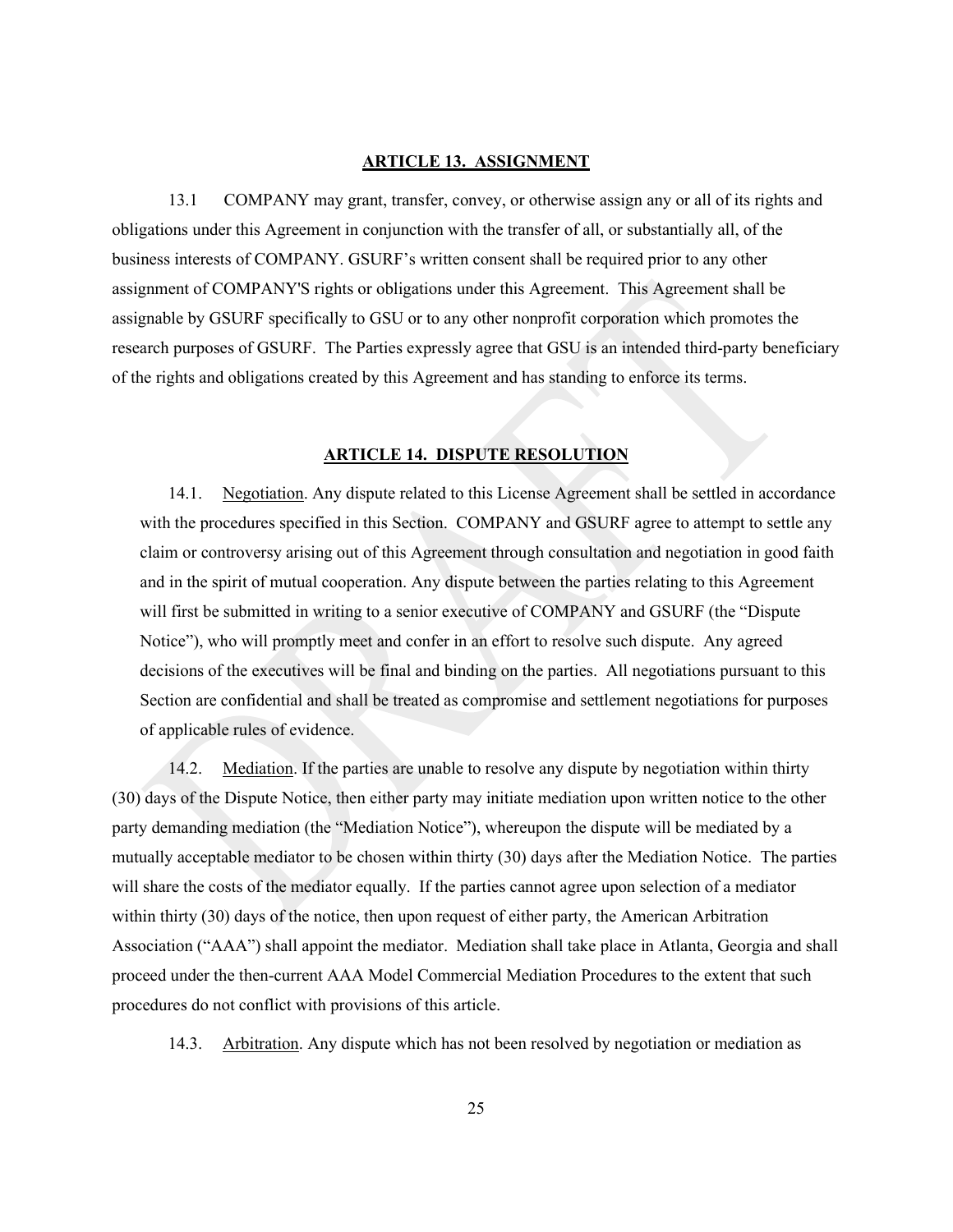described above within ninety (90) days of the Dispute Notice shall be settled by arbitration. Notwithstanding the foregoing, the Arbitrators shall not have the ability to determine the validity or enforceability of any Licensed Patent. Arbitration shall be conducted under the Commercial Arbitration Rules of the American Arbitration Association by three arbitrators, one to be appointed by GSURF, one to be appointed by COMPANY, and one to be appointed by the two arbitrators appointed by GSURF and COMPANY. Arbitration shall take place in Atlanta, Georgia, and the decision of the arbitrators shall be enforceable, but not appealable, in any court of competent jurisdiction.

14.4. Costs. The fees and expenses, but not attorney's fees, incurred in connection with any mediation or arbitration shall be borne by the party initiating the mediation or arbitration proceeding (or equally by both parties if both parties jointly initiate such proceeding) subject to reimbursement by the party which does not prevail in such proceeding promptly upon the termination thereof in the event that the party initiating such proceeding is the prevailing party.

14.5. Continued Obligations. Each party shall continue to perform its undisputed obligations under this Agreement, including payments due, pending final resolution of any dispute arising out of or relating to this Agreement; provided, however that a party may suspend performance during any period in which the other party fails to perform its undisputed obligations.

## **ARTICLE 15. MISCELLANEOUS**

15.1 Export Controls. COMPANY acknowledges that Licensed Products and Licensed Technology may be subject to United States laws and regulations controlling the export of technical data, biological materials, chemical compositions, computer software, laboratory prototypes and other commodities and that GSURF's obligations under this Agreement are contingent upon COMPANY'S compliance with applicable United States export laws and regulations. The transfer of technical data and commodities may require a license from the cognizant agency of the United States government or written assurances by COMPANY that COMPANY shall not export data or commodities to certain foreign countries without the prior approval of certain United States agencies. GSURF neither represents that an export license shall not be required nor that, if required, such export license shall issue.

15.2 Legal Compliance. COMPANY shall comply with all laws and regulations relating to its development, manufacture, processing, producing, using, importing, Selling, labeling or distribution of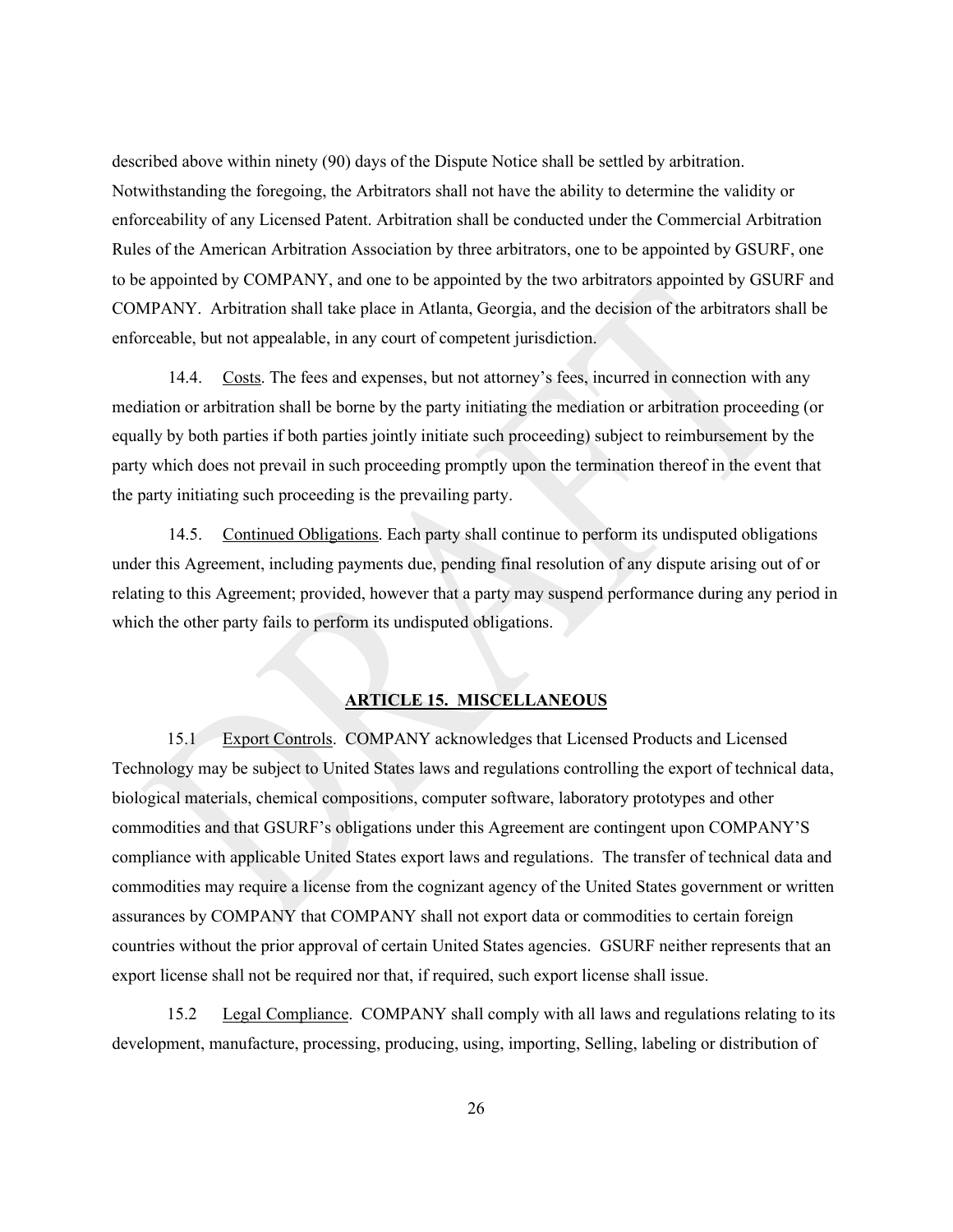Licensed Products and Licensed Technology and shall not take any action which would cause GSURF or COMPANY to violate any laws or regulations.

15.3 Independent Contractor. COMPANY'S relationship to GSURF shall be that of a licensee only. COMPANY shall not be the agent of GSURF and shall have no authority to act for, or on behalf of, GSURF in any matter. Persons retained by COMPANY as employees or agents shall not, by reason thereof, be deemed to be employees or agents of GSURF.

15.4 Patent Marking. COMPANY shall mark Licensed Products Sold in the United States with United States patent numbers. Licensed Products manufactured or Sold in other countries shall be marked in compliance with the intellectual property laws in force in such foreign countries.

15.5 Use of Names. COMPANY shall obtain the prior written approval of GSURF or the Inventors prior to making use of their (or GSU's) names, trademarks, images or likenesses for any commercial purpose, except as required by law. As an exception to the foregoing, both COMPANY and GSURF shall have the right to publicize the existence of this Agreement; however, neither COMPANY

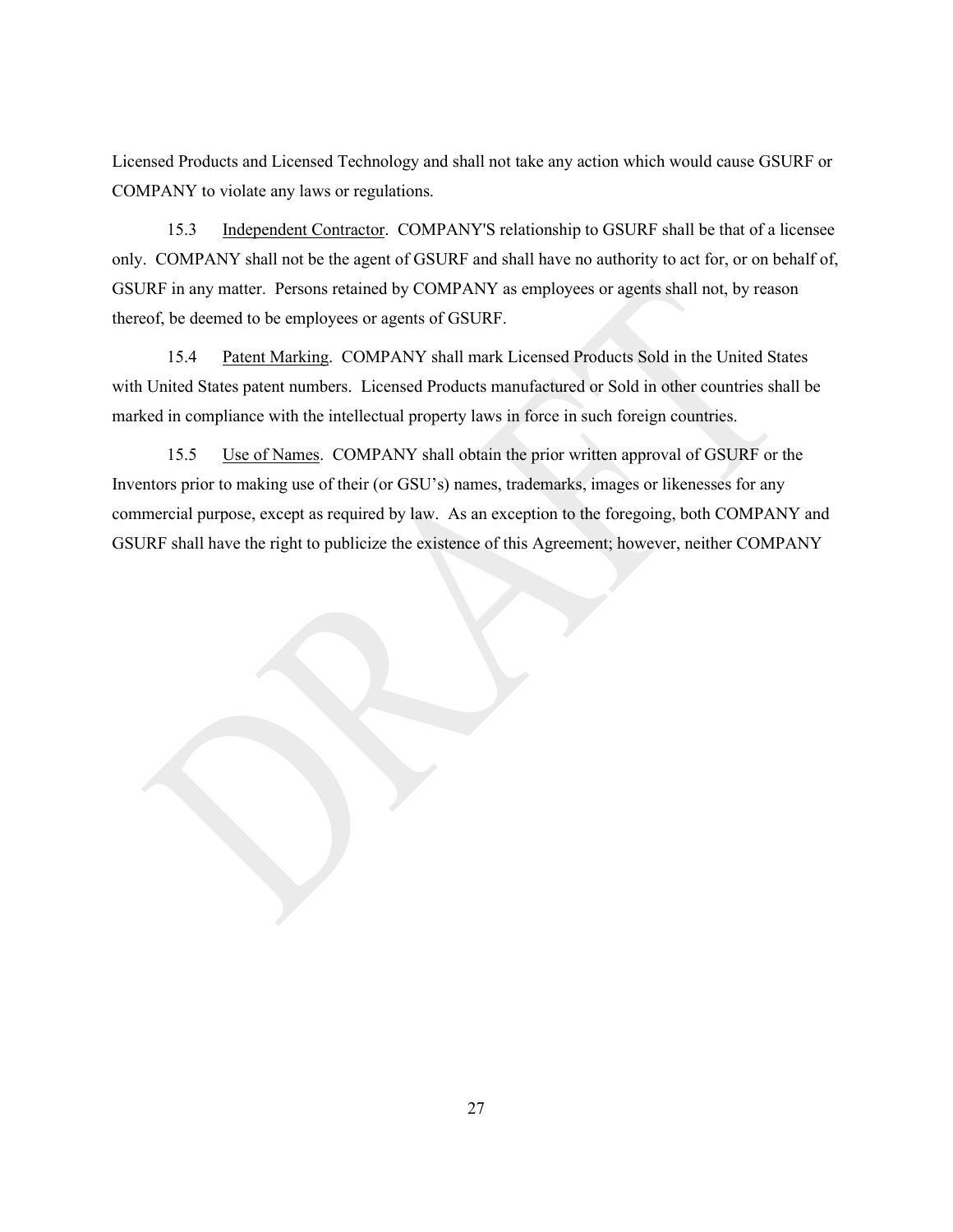nor GSURF shall disclose the terms and conditions of this Agreement without the other party's consent, except as required by law, regulation or court order.

15.6 Place of Execution. This Agreement and any subsequent modifications or amendments hereto shall be deemed to have been executed in the State of Georgia, U.S.A.

15.7 Governing Law. This Agreement and all amendments, modifications, alterations, or supplements hereto, and the rights of the parties hereunder, shall be construed under and governed by the laws of the State of Georgia and the United States of America without regard to conflict of law principles.

15.8 Venue. Only courts in Fulton County, Georgia, U.S.A., shall have jurisdiction to hear and decide any controversy or claim between the parties arising under or relating to this Agreement.

15.9 Entire Agreement. This Agreement constitutes the entire agreement between GSURF and COMPANY with respect to the subject matter hereof and shall not be modified, amended or terminated, except as herein provided or except by another agreement in writing executed by the parties hereto.

15.10 Survival. Articles 9, 10, 11, 12.6 and 12.7, 14 and 15 shall survive termination of this Agreement for any reason.

15.11 Severability. All rights and restrictions contained herein may be exercised and shall be applicable and binding only to the extent that they do not violate any applicable laws and are intended to be limited to the extent necessary so that they will not render this Agreement illegal, invalid or unenforceable. If any provision or portion of any provision of this Agreement, not essential to the commercial purpose of this Agreement, shall be held to be illegal, invalid or unenforceable by a court of competent jurisdiction, it is the intention of the parties that the remaining provisions or portions thereof shall remain in full force and effect. To the extent legally permissible, any illegal, invalid or unenforceable provision of this Agreement shall be replaced by a valid provision which shall implement the commercial purpose of the illegal, invalid, or unenforceable provision. In the event that any provision essential to the commercial purpose of this Agreement is held to be illegal, invalid or unenforceable and cannot be replaced by a valid provision which will implement the commercial purpose of this Agreement, this Agreement and the rights granted herein shall terminate.

15.12 Force Majeure. Any delays in, or failure of performance of any party to this Agreement, shall not constitute a default hereunder, or give rise to any claim for damages, if and to the extent caused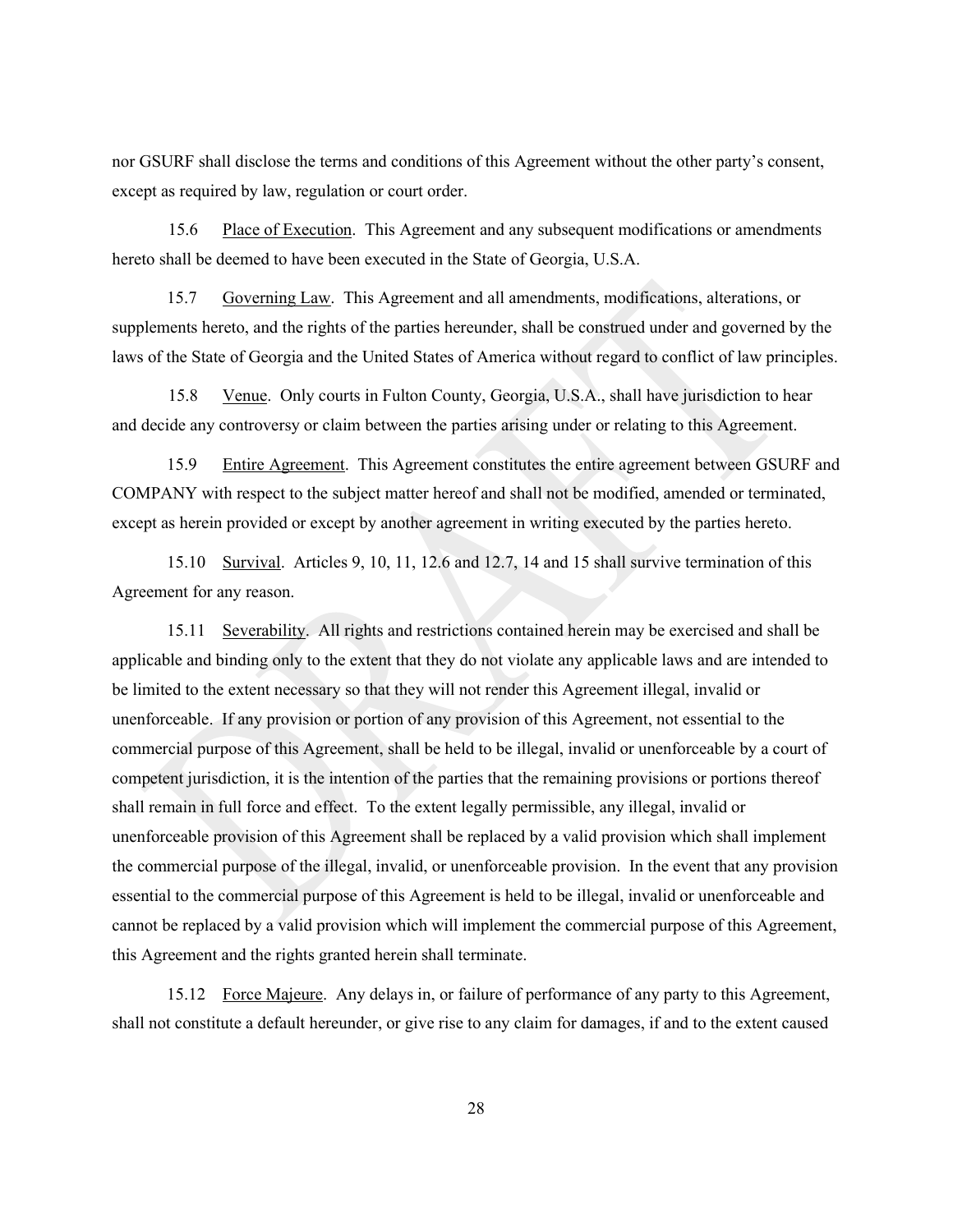by occurrences beyond the control of the party affected, including, but not limited to, acts of God, strikes or other concerted acts of workmen, civil disturbances, fires, floods, explosions, riots, war, rebellion, sabotage, acts of governmental authority or failure of governmental authority to issue licenses or approvals which may be required.

15.13 Counterparts. This Agreement may be executed electronically and in counterparts, each of which is deemed an original, but all of which together shall constitute one and the same instrument.

## **ARTICLE 16. NOTICES**

16.1 All notices, statements, and reports required to be given by one party to the other shall be in writing. Progress and Royalty reports required under Article 4 may be delivered electronically with a copy to [intellectualproperty@gsu.edu.](mailto:intellectualproperty@gsu.edu)

16.2 Except for progress and royalty reports required under Article 4, all notices, statements, and reports shall be hand delivered, sent by private overnight mail service, or sent by registered or certified U.S. mail, postage prepaid, return receipt requested and addressed as follows:

If to GSURF: Georgia State University Research Foundation Office of Technology Transfer & Commercialization 58 Edgewoood Avenue, 3rd Floor Atlanta, Georgia 30303 ATTN: Director [intellectualproperty@gsu.edu](mailto:intellectualproperty@gsu.edu)

with a copy to Georgia State University Office of Legal Affairs 100 Auburn Avenue, 3rd Floor Atlanta, GA 30303 ATTN: University Attorney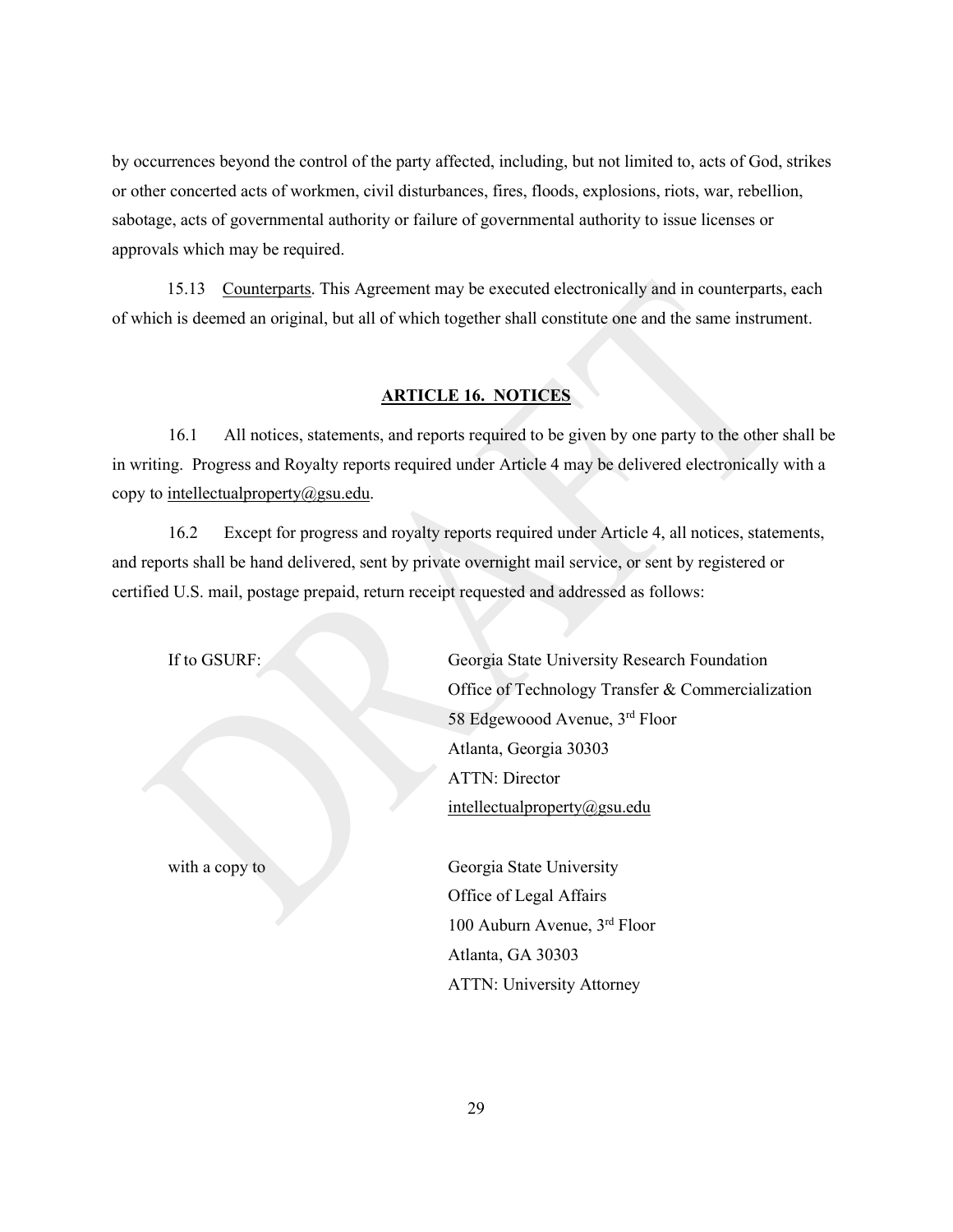If to COMPANY:

16.3 All such notices or other communications shall be effective upon receipt by an employee, agent or representative of the receiving party authorized to receive notices or other communications sent or delivered in the manner set forth above. Either party hereto may change the address to which notices to such party are to be sent by giving notice to the other party at the address and in the manner provided above. Any notice may be given, in addition to the manner set forth above by email provided that the party giving such notice obtains acknowledgement by email that such notice has been received by the party to be notified. Notice made in this manner shall be deemed to have been given when such acknowledgement has been transmitted.

## [SIGNATURE PAGE FOLLOWS – REMAINDER OF PAGE INTENTIONALLY BLANK]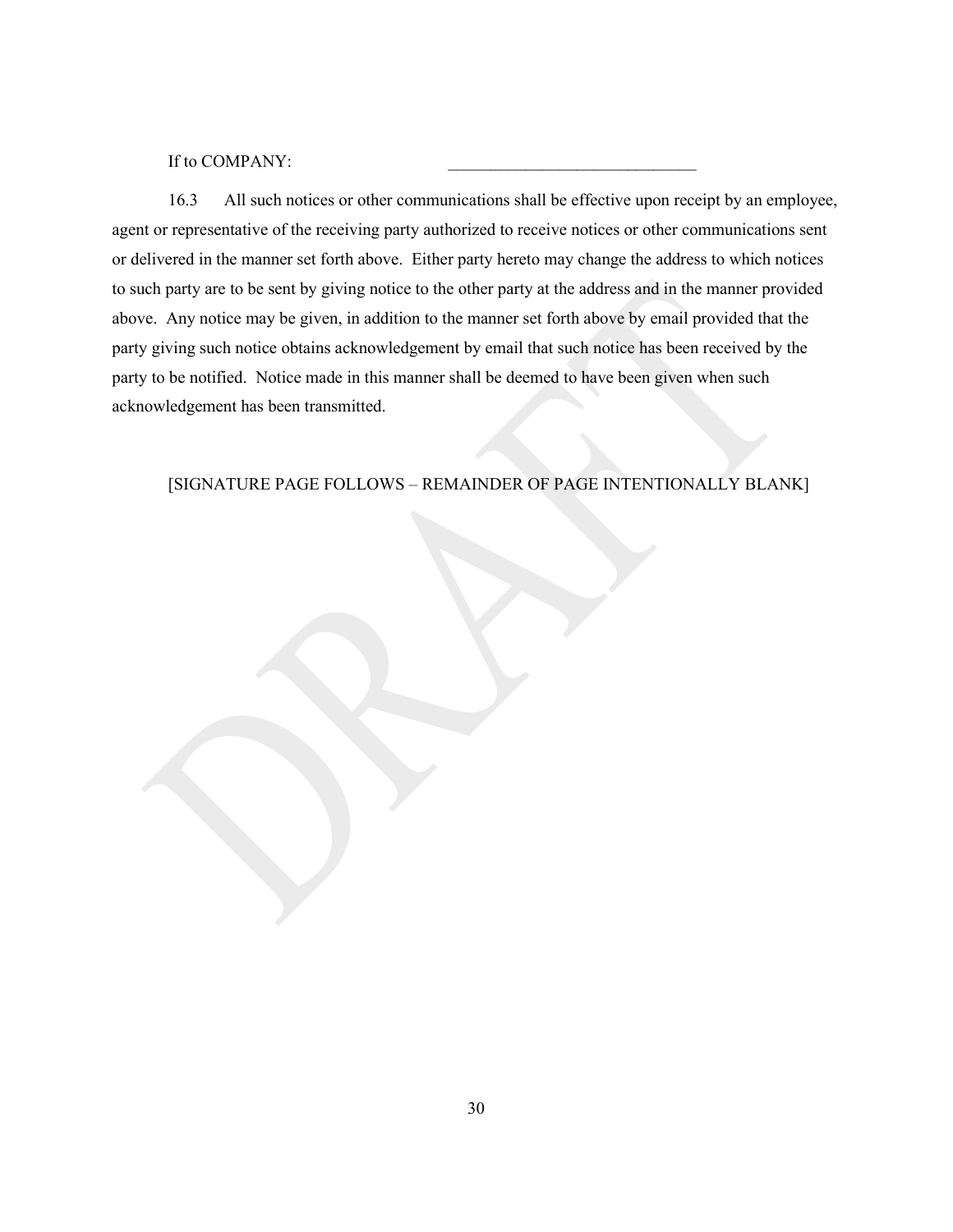**IN WITNESS WHEREOF**, GSURF and COMPANY have caused this Agreement to be signed by their duly authorized representatives as of the day and year indicated below.

| <b>GEORGIA STATE UNIVERSITY</b><br>RESEARCH FOUNDATION, INC.                                     | <b>COMPANY</b> |
|--------------------------------------------------------------------------------------------------|----------------|
| By:<br>the control of the control of the control of the control of the control of the control of | By:            |
| Name:                                                                                            | Name:          |
| Title:                                                                                           | Title:         |
| Date:                                                                                            | Date:          |
|                                                                                                  |                |

GSU Agreement Number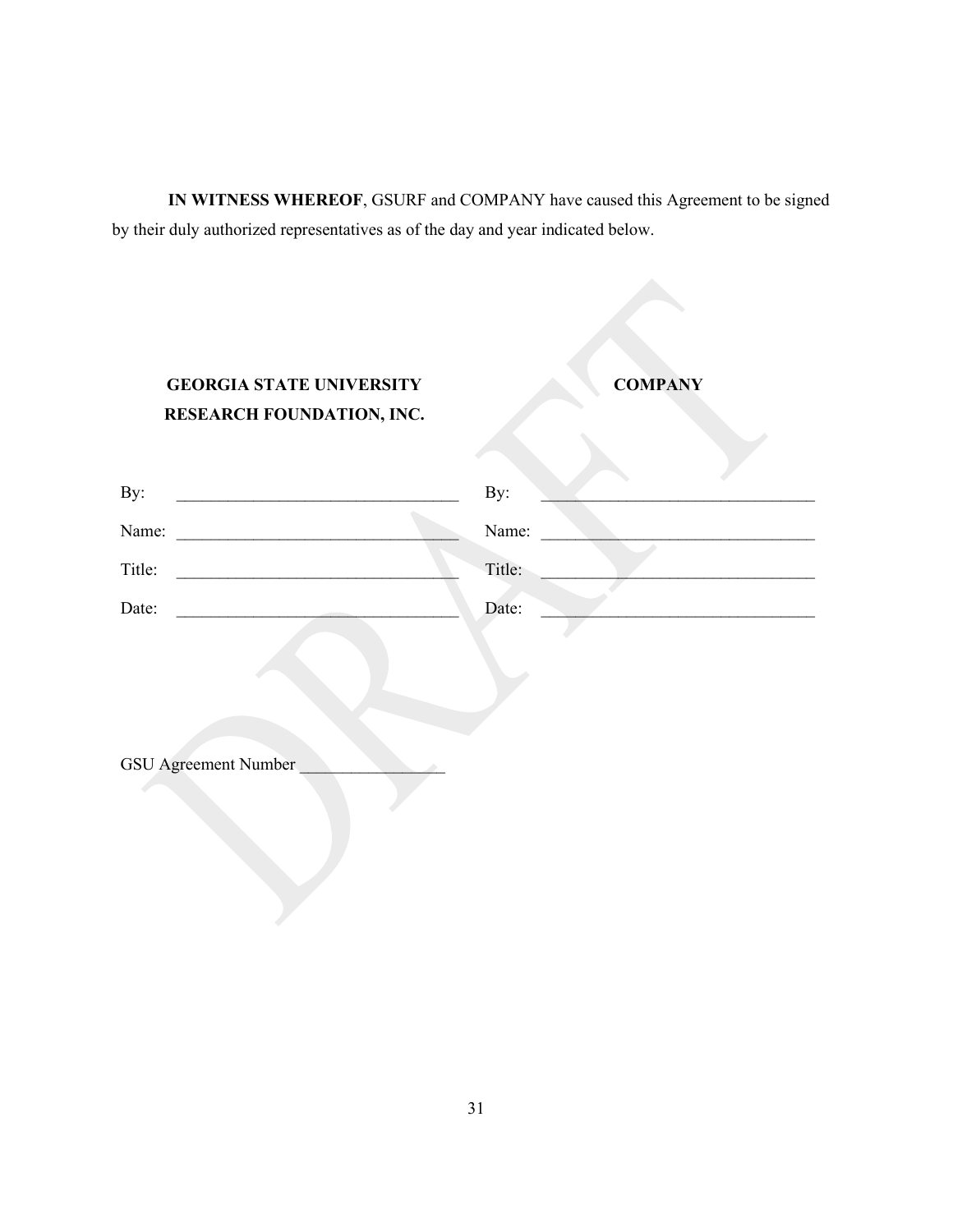## **APPENDIX A**

## COMPANY'S DEVELOPMENT PLAN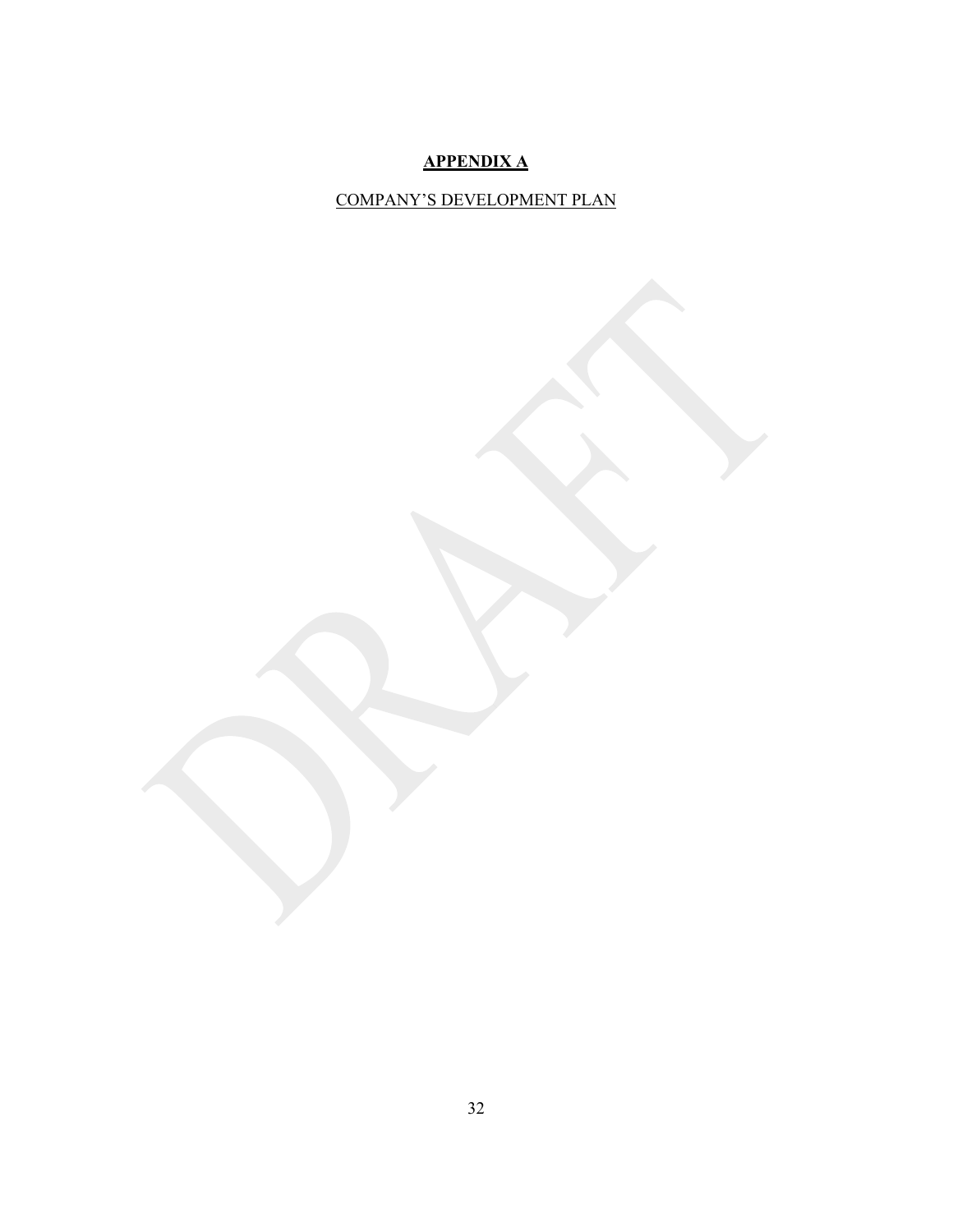## **APPENDIX B**

# LICENSED PATENTS

| $GSU$ Ref | Application No.   Country | <b>Title</b> | <b>Filing Date</b> |
|-----------|---------------------------|--------------|--------------------|
|           |                           |              |                    |
|           |                           |              |                    |
|           |                           |              |                    |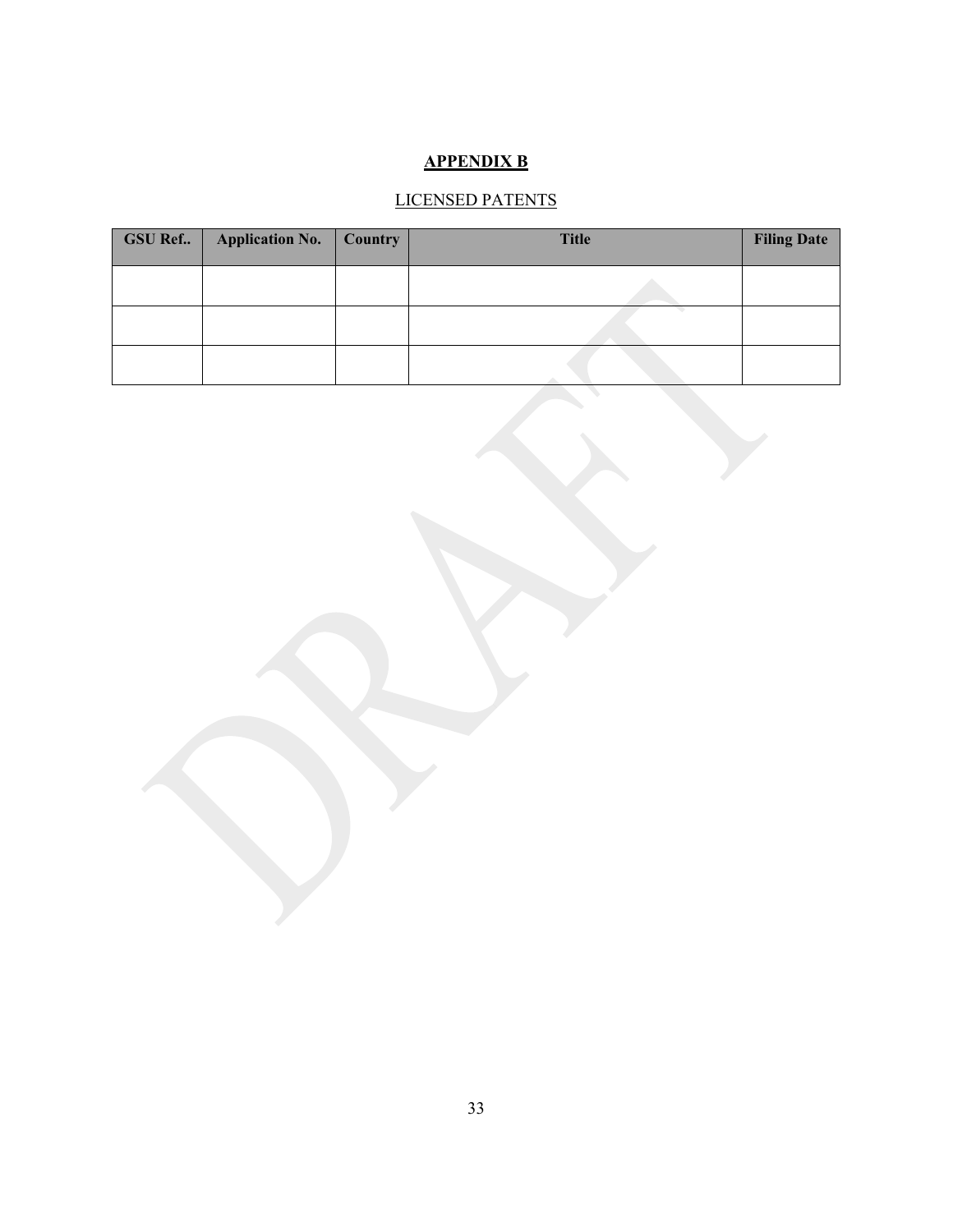## **APPENDIX C**

U.S. GOVERNMENT LICENSE(S)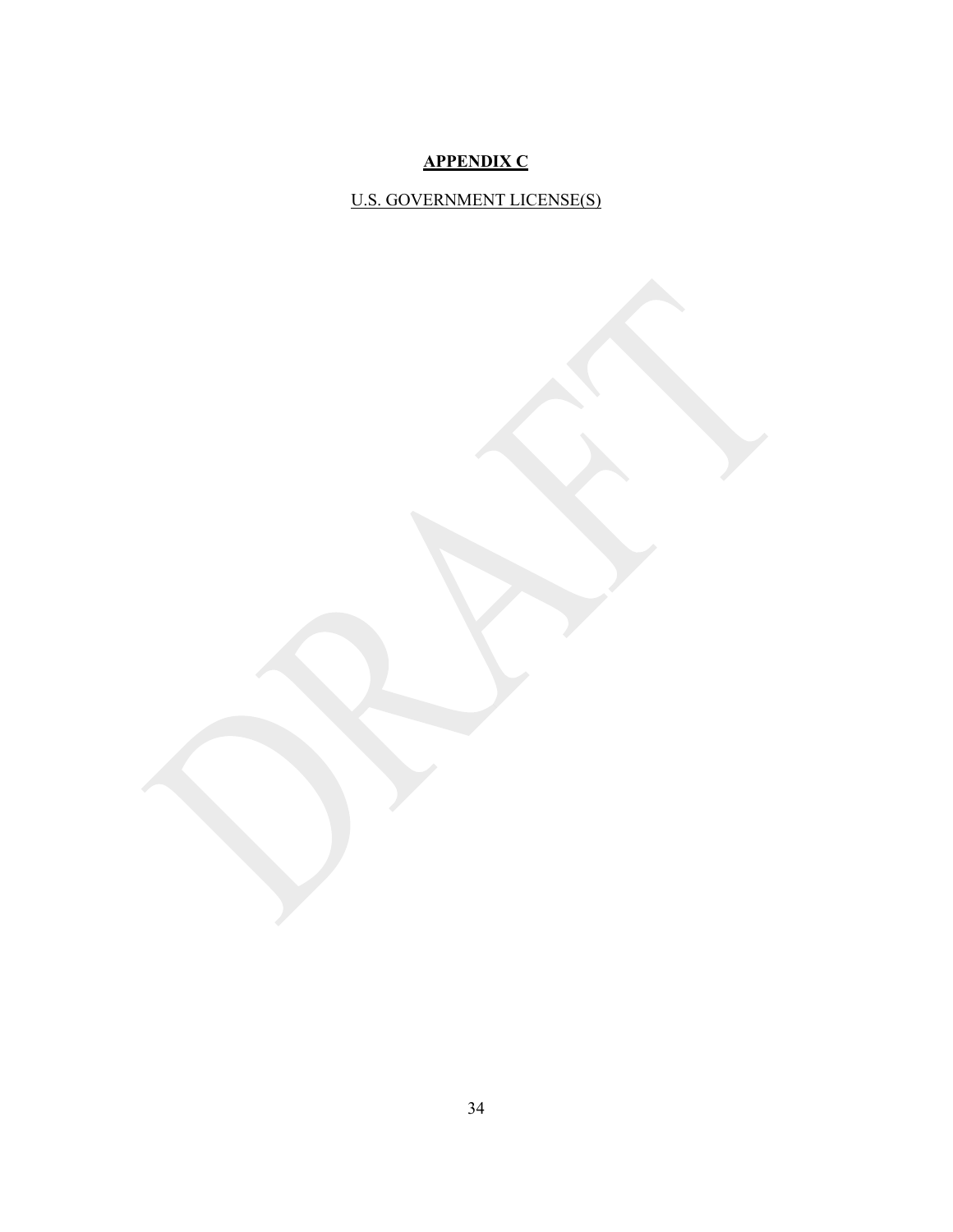## **APPENDIX D**

# RUNNING ROYALTY PERCENTAGES

**Percentage of Net Selling Price Cumulative Annual Net Selling Price**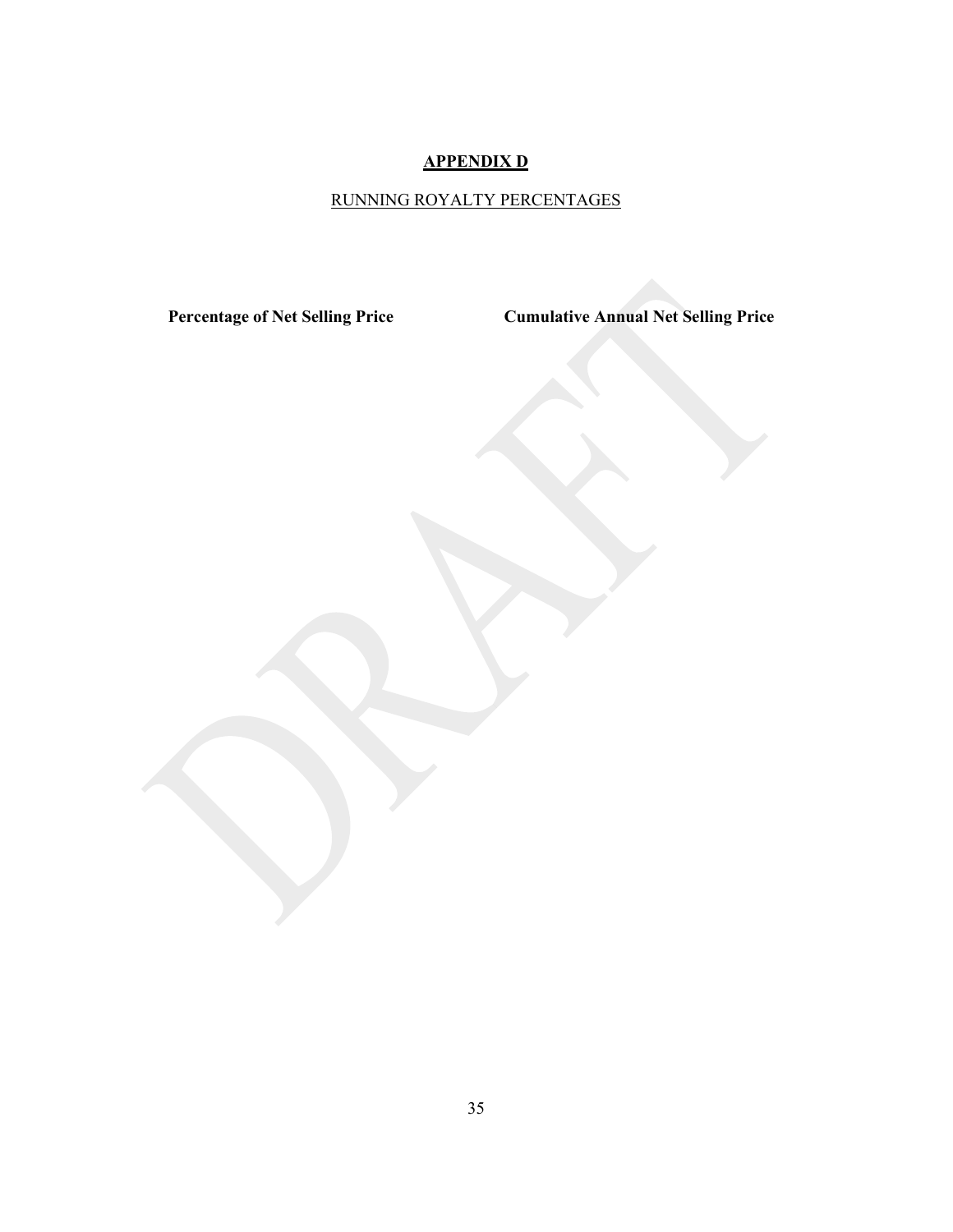## **APPENDIX E**

# MINIMUM ROYALTIES

## **Calendar Year after First Sale Minimum Royalty**

| Year 1 (1 <sup>st</sup> calendar year following First Sale) | million |
|-------------------------------------------------------------|---------|
| Year 2                                                      | million |
| Year 3                                                      | million |
| Year 4 and subsequent years                                 | million |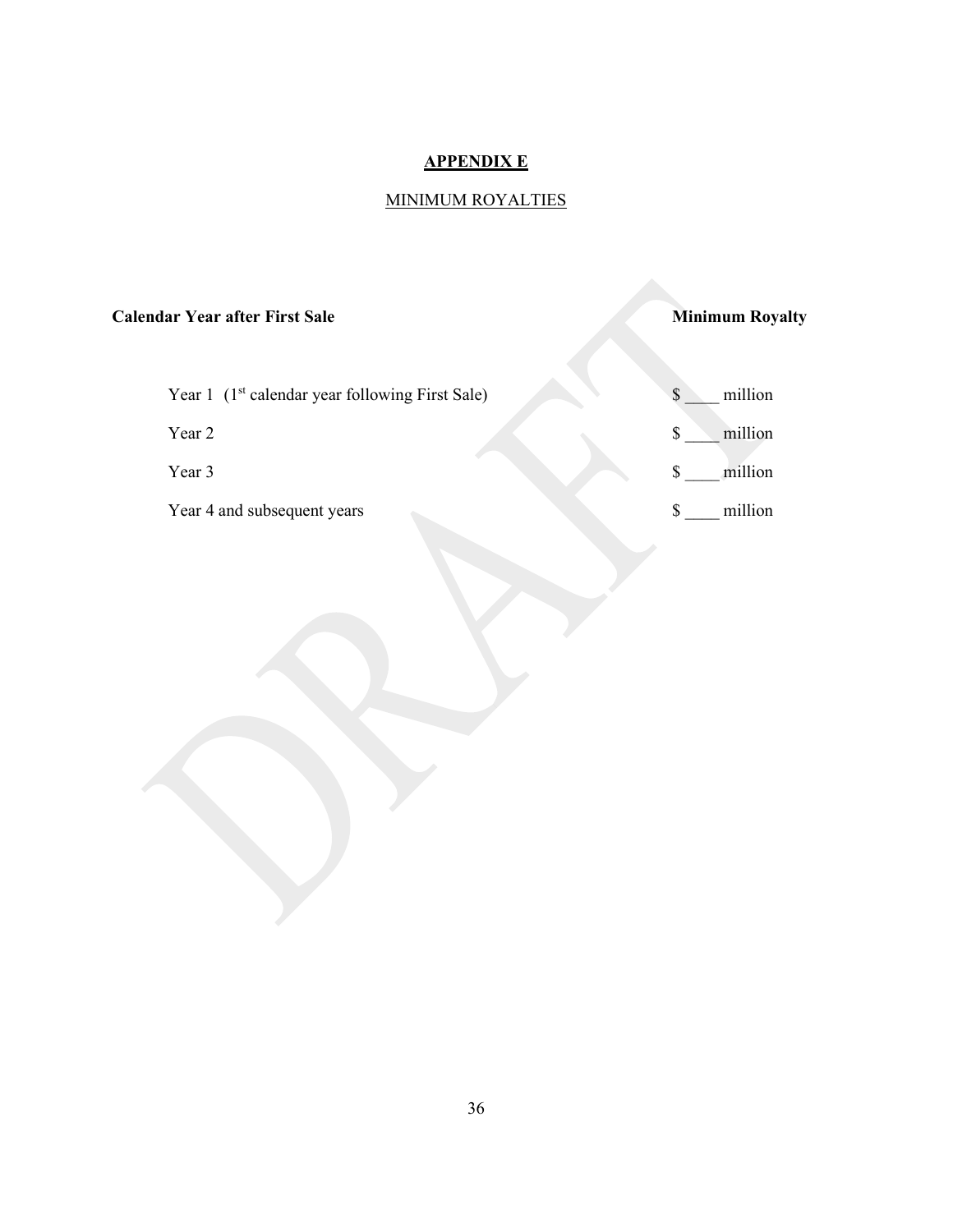## **APPENDIX F**

# **MILESTONES**

**Milestone Event Milestone Payment**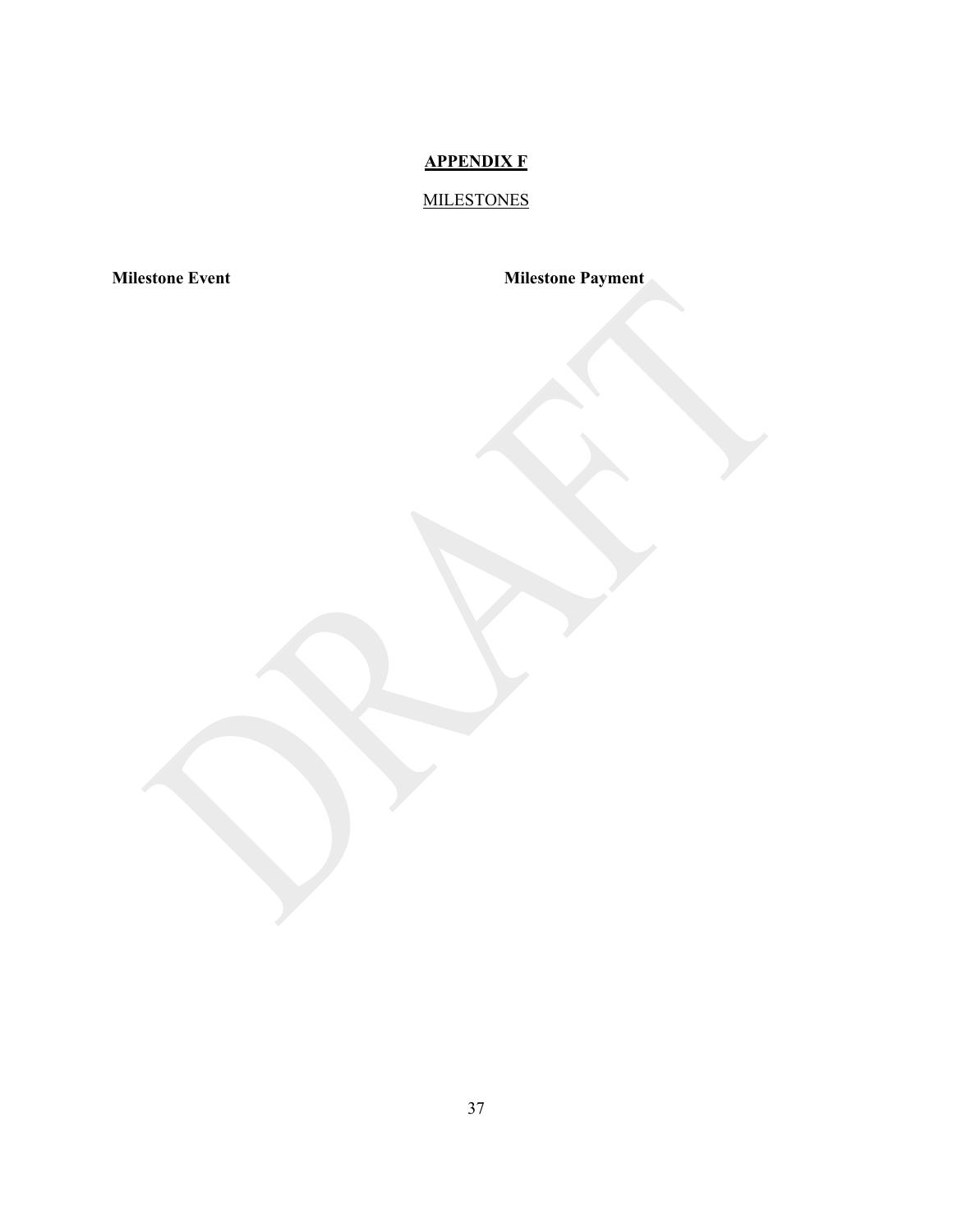# **APPENDIX G**

# LICENSE MAINTENANCE FEES

**Effective Date Anniversary License Maintenance Fee**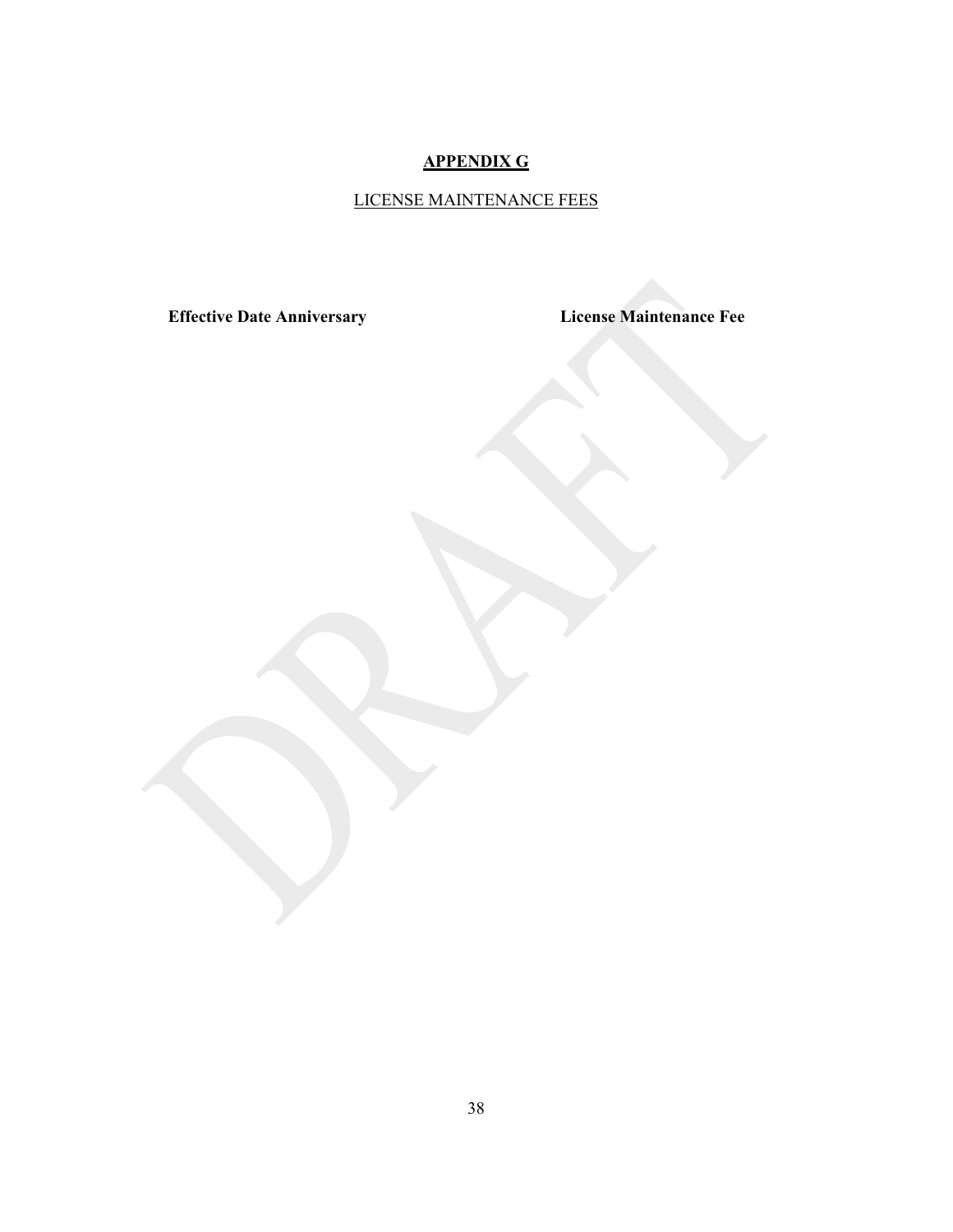## **APPENDIX H**

# DEVELOPMENT MILESTONES AND DATES

| 1. |                |        | within years of the Effective Date of this |
|----|----------------|--------|--------------------------------------------|
|    | Agreement; and |        |                                            |
| 2. |                |        | within years of the Effective Date of this |
|    | Agreement; and |        |                                            |
| 3. |                |        | within years of the Effective Date of this |
|    | Agreement; and |        |                                            |
| 4. |                | within | years of the Effective Date of this        |
|    | Agreement.     |        |                                            |
|    |                |        |                                            |
|    |                |        |                                            |
|    |                |        |                                            |
|    |                |        |                                            |
|    |                |        |                                            |
|    |                |        |                                            |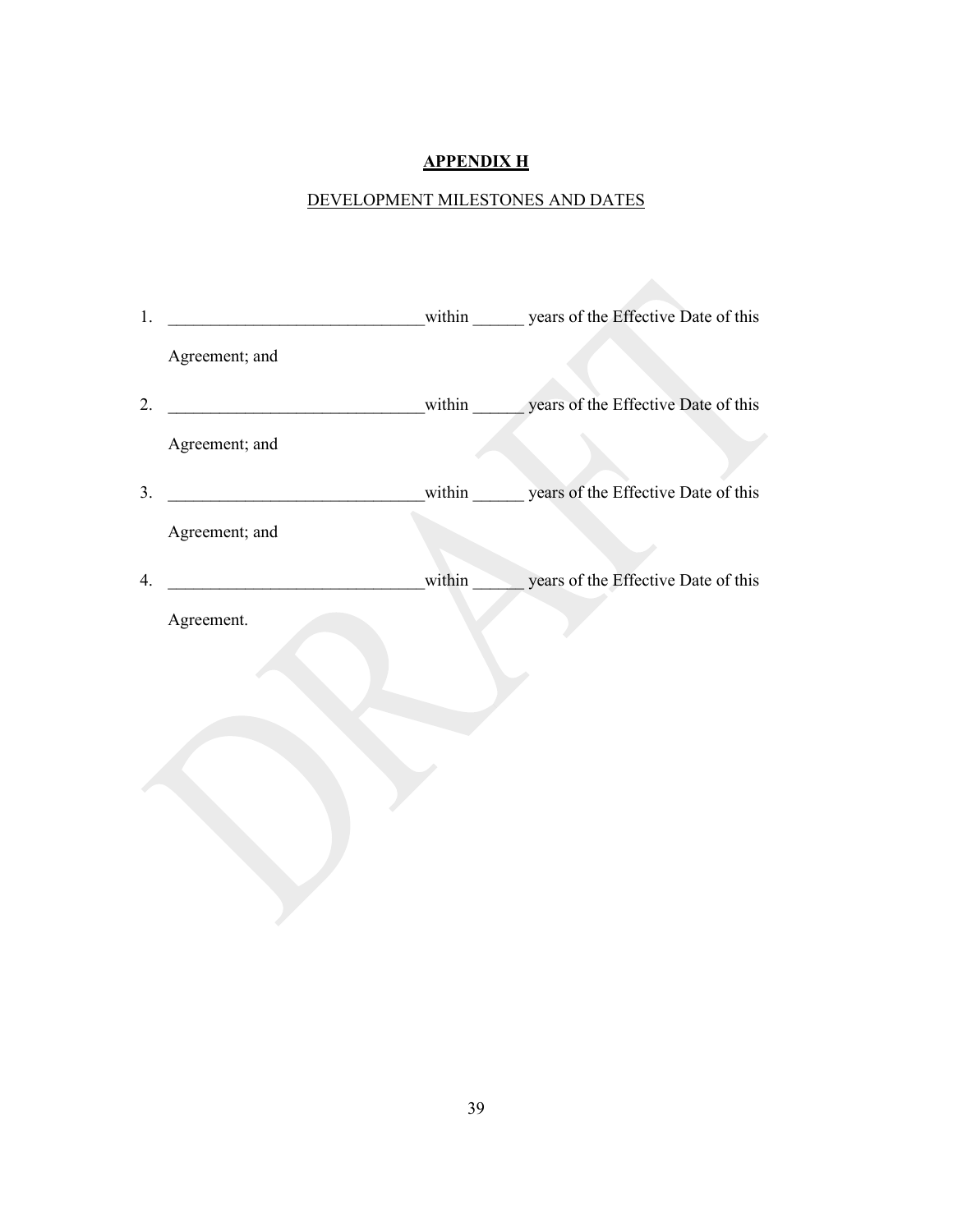## **APPENDIX \_\_\_\_**

### TEMPLATE FOR PROGRESS REPORTS

#### **COMPANY**

Address

City, State, Zip

Progress Report covering the period **[January-June, YR or July-December, YR]** for the License between COMPANY and the Georgia State University Research Foundation dated \_\_\_\_\_\_\_\_\_\_\_\_\_\_, GSU Ref. LIC.  $\qquad \qquad$ .

As required under Article 4 of the above-referenced license agreement, the following details the progress made during the reporting period in commercializing the licensed technology.

- **Overview**
- **Scientific/Technical Development**
	- In vitro testing completed/in progress
	- In vivo testing completed/in progress
	- New scientific advisors or specialists
	- Identification of lead candidate or prototype status

## **Commercial Development**

- Business Development Initiatives and Partnership
- Fund Raising
- **Grants**